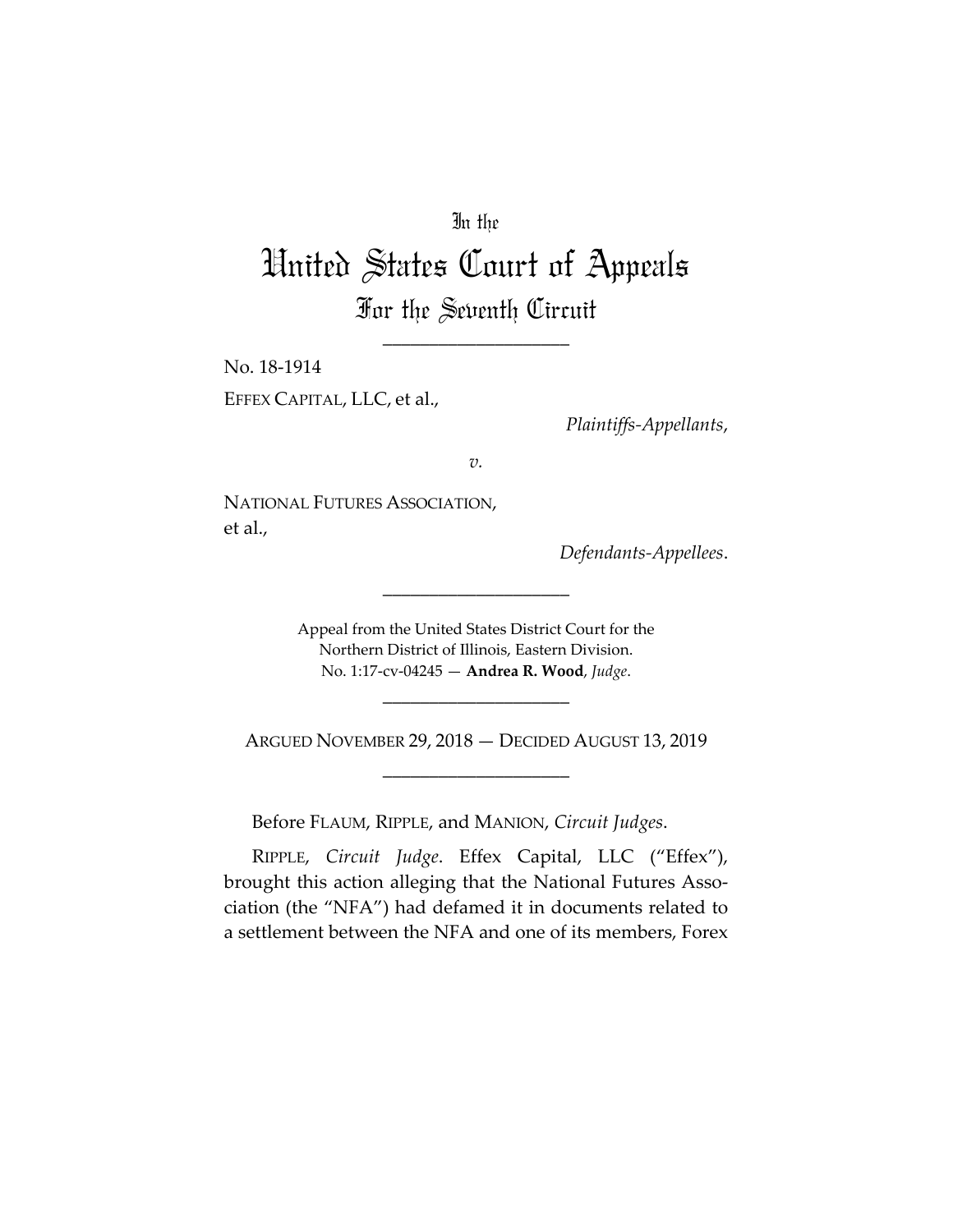Capital Markets, LLC ("FXCM").<sup>1</sup> It sought injunctive relief and damages. The district court dismissed the action, hold‐ ing that Effex had failed to exhaust its administrative reme‐ dies. $^2$  Effex timely appealed the district court's dismissal. $^3$ 

 $<sup>1</sup>$  The district court had jurisdiction to adjudicate Effex's due process</sup> claims under 28 U.S.C. § 1331 and its state‐law tort claims under 28 U.S.C. § 1332.

<sup>&</sup>lt;sup>2</sup> The court's dismissal was without prejudice to Effex's pursuing its administrative remedies and then seeking review of its properly exhausted claims.

<sup>3</sup> Our jurisdiction is premised on 28 U.S.C. § 1291. In most cases, dismis‐ sal without prejudice "does not qualify as an appealable final judgment because the plaintiff is free to re‐file the case." *Larkin v. Galloway*, 266 F.3d 718, 721 (7th Cir. 2001). This rule, however, is not without exception. A dismissal without prejudice is deemed final for the purposes of § 1291 where no amendment to the complaint "could resolve the problem." *Ka‐ ba v. Stepp*, 458 F.3d 678, 680 (7th Cir. 2006). Put differently, we treat a district court's dismissal as final where "there are multiple indicia that the district court was finished with the case." *Hernandez v. Dart*, 814 F.3d 836, 841 (7th Cir. 2016). Here, the entirety of the district court's dismissal of Effex's case suggests that it was indeed finished with the case and that Effex could not refile after it seeks any administrative remedy that may be available to it. First, the district court said that review of Effex's "properly exhausted claims" could be taken in "the *appropriate* federal court," R.89 at 15 (emphasis added), which contemplates filing in the court of appeals pursuant to the review process Congress provided in 7 U.S.C. § 21(i)(4). Additionally, the docket entry accompanying the dis‐ trict court's opinion indicates that "[t]his case will be closed," R.88, and the district court entered judgment separately pursuant to Federal Rule of Civil Procedure 58. R.90. Taken together, it appears that Effex could not refile suit with the district court even after seeking its administrative remedies. *Cf*. *Kowalski v. Boliker*, 893 F.3d 987, 994 (7th Cir. 2018) (deter‐ mining there was appellate jurisdiction where the district court dis-(continued … )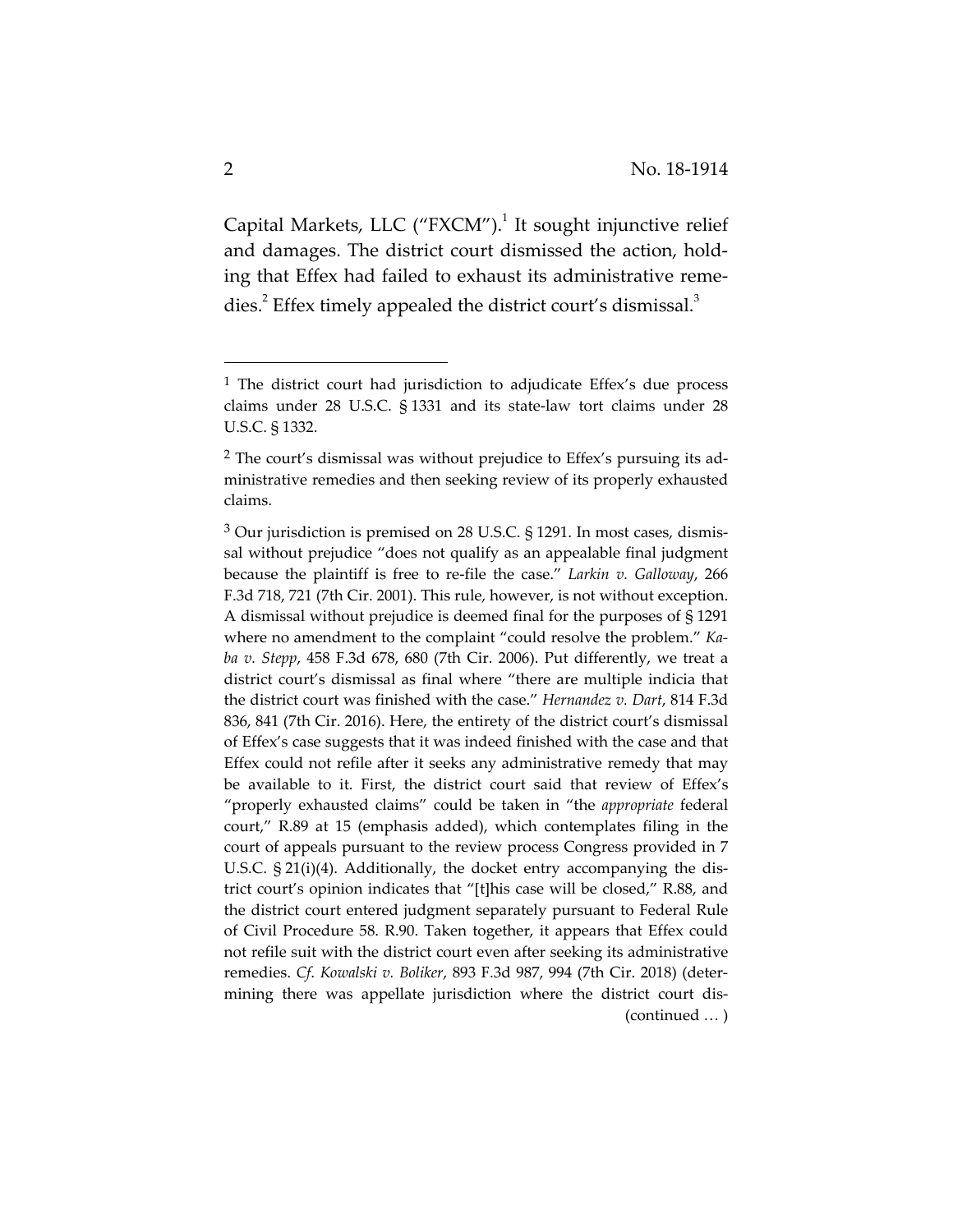For the reasons set forth more fully in the following opin‐ ion, we now affirm the judgment of the district court.<sup>4</sup> In the Commodity Exchange Act, 7 U.S.C. § 1 *et seq*., Congress has regulated comprehensively all matters relating to NFA dis‐ cipline. As such, a federal *Bivens* remedy is unavailable.<sup>5</sup> Further, the Commodity Exchange Act preempts Effex's state law claims. Any remedy available to Effex must be based on the provisions of that statute.

# **I**

#### **BACKGROUND**

#### **A.**

We begin our consideration of this matter with a summary discussion of the relevant provisions of the Commodi-

<u> Andreas Andreas Andreas Andreas Andreas Andreas Andreas Andreas Andreas Andreas Andreas Andreas Andreas Andr</u>

<sup>(</sup> … continued)

missed the complaint on grounds that made it "difficult to imagine" that the plaintiff could file a new suit in the future); *Hernandez*, 814 F.3d at 841 (noting one indicia that the district court finished with the case was a docket entry stating "Civil case terminated"); *Gregory v. Hartman*, No. 88‐3169, 1990 WL 112017, at \*1 (7th Cir. 1990) (unpublished) (finding ju‐ risdiction where the district court "stated that [its] dismissal was 'not meant to reflect in any way on any legitimate state law claims' that Gregory may have had" and where "the court entered a separate judgment pursuant to [Rule] 58").

<sup>&</sup>lt;sup>4</sup> We "may affirm the district court's dismissal on any ground supported by the record, even if different from the grounds relied upon by the dis‐ trict court." *Slaney v. The Int'l Amateur Athletic Fed'n*, 244 F.3d 580, 597 (7th Cir. 2001).

<sup>5</sup> *See Bivens v. Six Unknown Named Agents of Fed. Bureau of Narcotics*, 403 U.S. 388 (1971).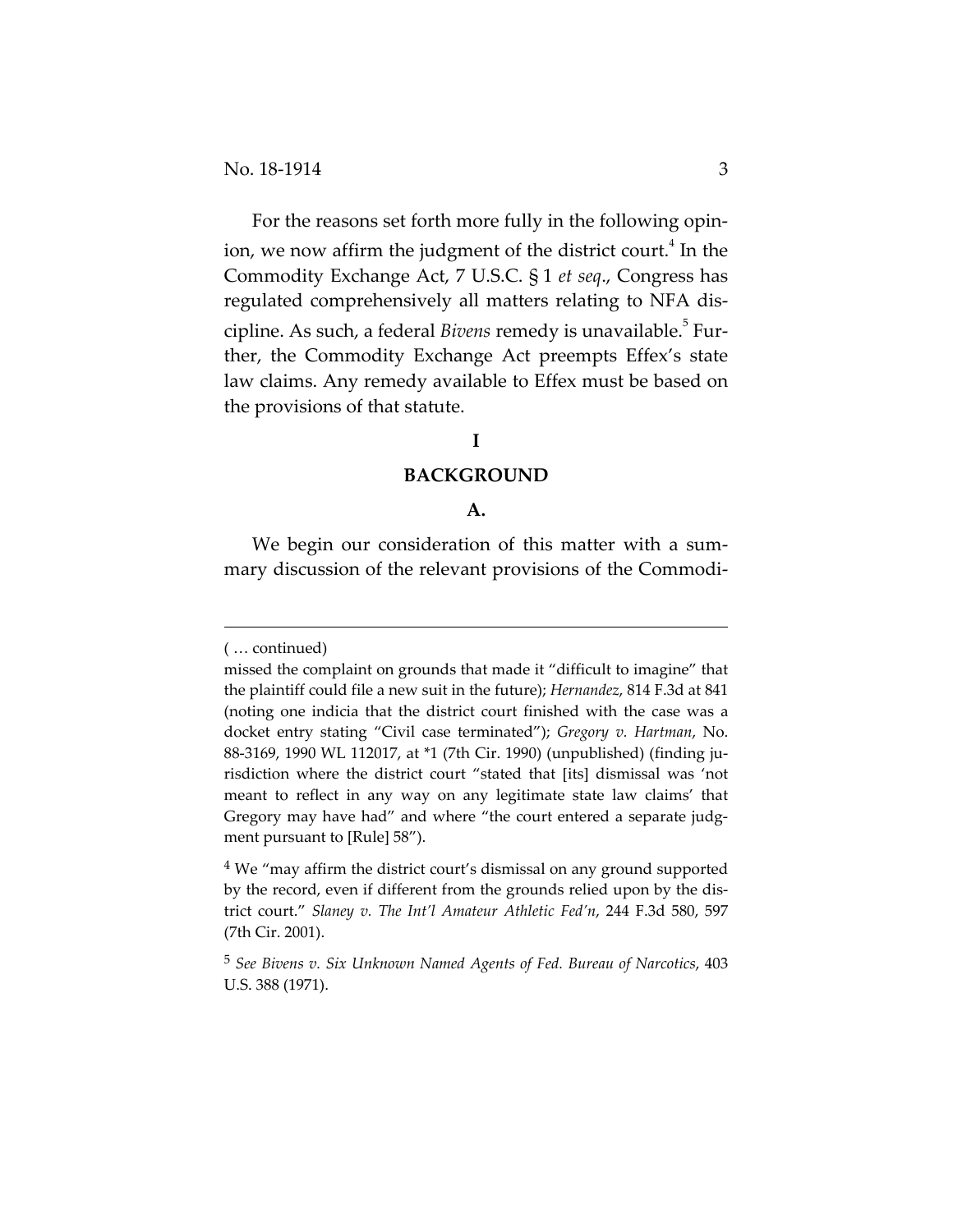ty Exchange Act. In its current form, $6$  the Commodity Exchange Act seeks to curb price manipulation, ensure the financial integrity of commodities transactions, avoid system‐ ic risk, protect market participants from fraud or abusive sales practices, and promote responsible and fair competition within the commodities market. 7 U.S.C. § 5(b). The Commodity Exchange Act serves these public interests "through a system of effective self‐regulation of trading fa‐ cilities, clearing systems, market participants and market professionals under the oversight of the Commission."<sup>7</sup> Id.

<sup>6</sup> The Commodity Exchange Act was enacted in 1936 to amend the Grain Futures Act of 1922. Its original goal was to "prevent and remove ob‐ structions and burdens upon interstate commerce in grains and other commodities by regulating transactions therein on commodity futures exchanges, to limit or abolish short selling, [and] to curb manipulation." Commodity Exchange Act, Pub. L. No. 74‐675, 49 Stat. 1491, 1491 (1936). The Commodity Exchange Act has been amended many times since, most significantly with the Commodity Futures Trading Commission Act of 1974, § 1(a)(5), Pub. L. No. 93‐463, 88 Stat. 1389 (1974) (establishing the independent Commodity Futures Trading Commission), the Com‐ modity Futures Modernization Act of 2000, Pub. L. No. 106‐554, 114 Stat. 2763 (2000) (among other things, renewing the Commission's mandate, clarifying regulation of over‐the‐counter derivatives, and repealing a ban on trading single stock futures), and the Dodd‐Frank Wall Street Reform and Consumer Protection Act, Pub. L. No. 111‐203, 124 Stat. 1376 (2010) (in part, expanding the Commission's authority to oversee the swaps marketplace).

<sup>7</sup> Congress created the Commodity Futures Trading Commission as an independent commission to address concerns that the self-regulatory framework of the Commodity Exchange Act as previously enacted no longer met the changing needs of the commodity futures markets with‐ out some oversight. *See, e.g.*, H.R. Rep. No. 93‐975, at 34–38 (1974); S. Rep. No. 93‐1131, at 18–19 (1974).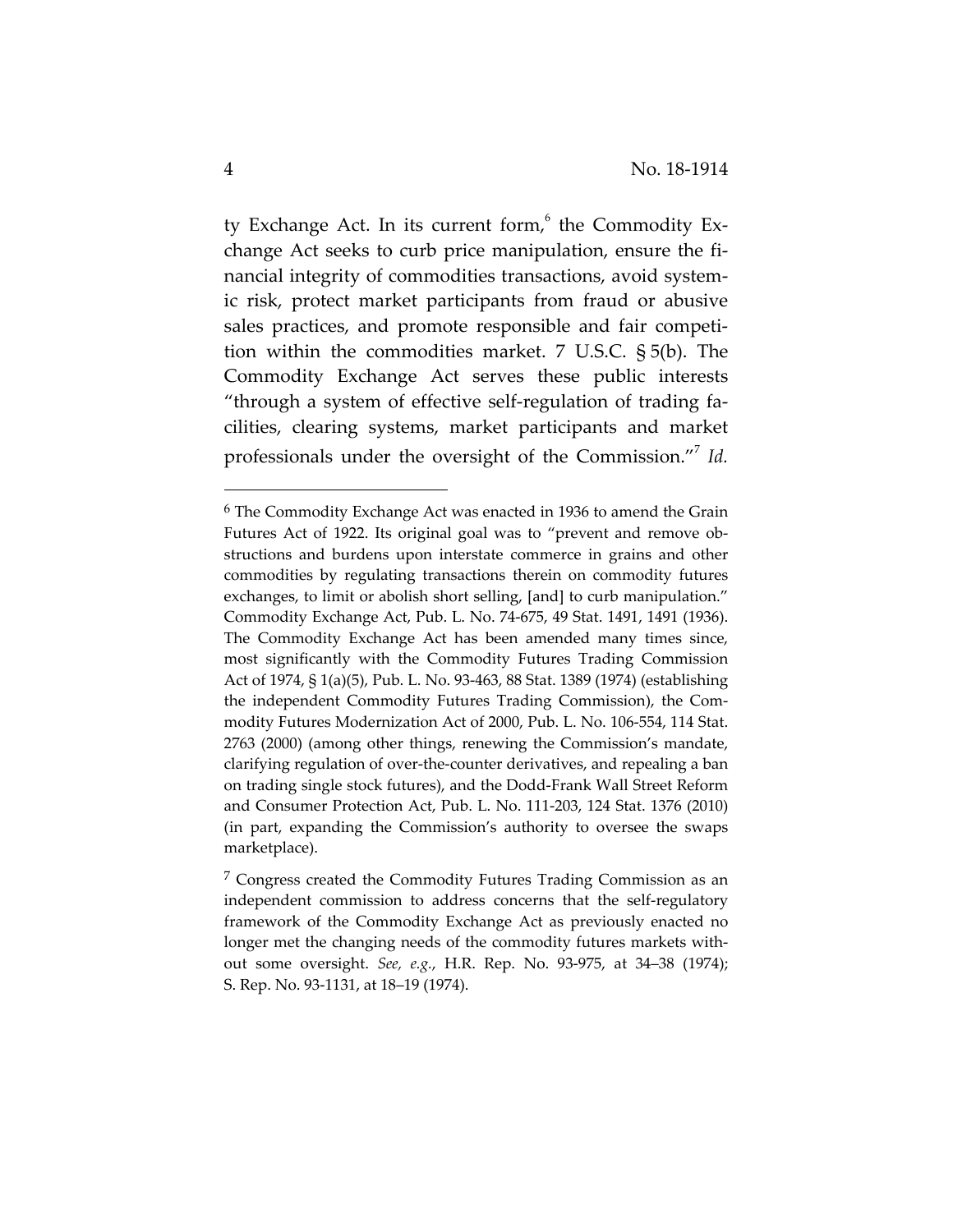As part of this regulatory scheme, the Commodity Futures Trading Commission Act of 1974 authorized the creation of registered futures associations as self‐regulatory organiza‐ tions ("SRO") to complement the Commodity Futures Trad‐ ing Commission's (the "Commission" or the "CFTC") regu‐ lation of commodity futures markets and their participants. $^8$ 

The Commodity Exchange Act requires that SROs set forth many types of regulations and rules, including rules that "provide that its members and persons associated with its members shall be appropriately disciplined ... for any violation of its rules." 7 U.S.C. § 21(b)(8). Moreover, discipli‐ nary proceedings against members and persons permitted to

<sup>8</sup> *See* Commodity Futures Trading Commission Act of 1974, § 301, 88 Stat. at 1406–11 (1974) (codified at 7 U.S.C. § 21). The House version of the Commodity Futures Trading Commission Act included the relevant section authorizing SROs and delineating their roles and responsibilities whereas the Senate bill included an amendment striking such authorization and instead providing for further study of the appropriateness of SROs. *See* H.R. Rep. 93‐1383, at 39 (1974) (Conf. Rep.). The Conference adopted the House provision with an amendment providing for annual reports to Congress so that Congress could continually review the effec‐ tiveness of SROs. *Id.* The House Committee on Agriculture indicated that permitting self‐regulation through registered futures associations, under the supervision of a federal agency, struck an appropriate balance be‐ tween self‐regulation and direct federal regulation of futures trading. *See* H.R. Rep. 93‐975, at 48 ("The Committee bill does not propose that self‐ regulatory activities of the exchanges be abolished in favor of continued and direct federal regulation of all aspects of futures trading. … Yet, with proper Federal supervisory authority, needed self‐regulatory efforts of the exchanges can live a useful life into the 21st Century and, hopefully, beyond."); *id.* at 58 ("Association activity would serve solely as a complement rather than a displacement to the authority of the new Commission.").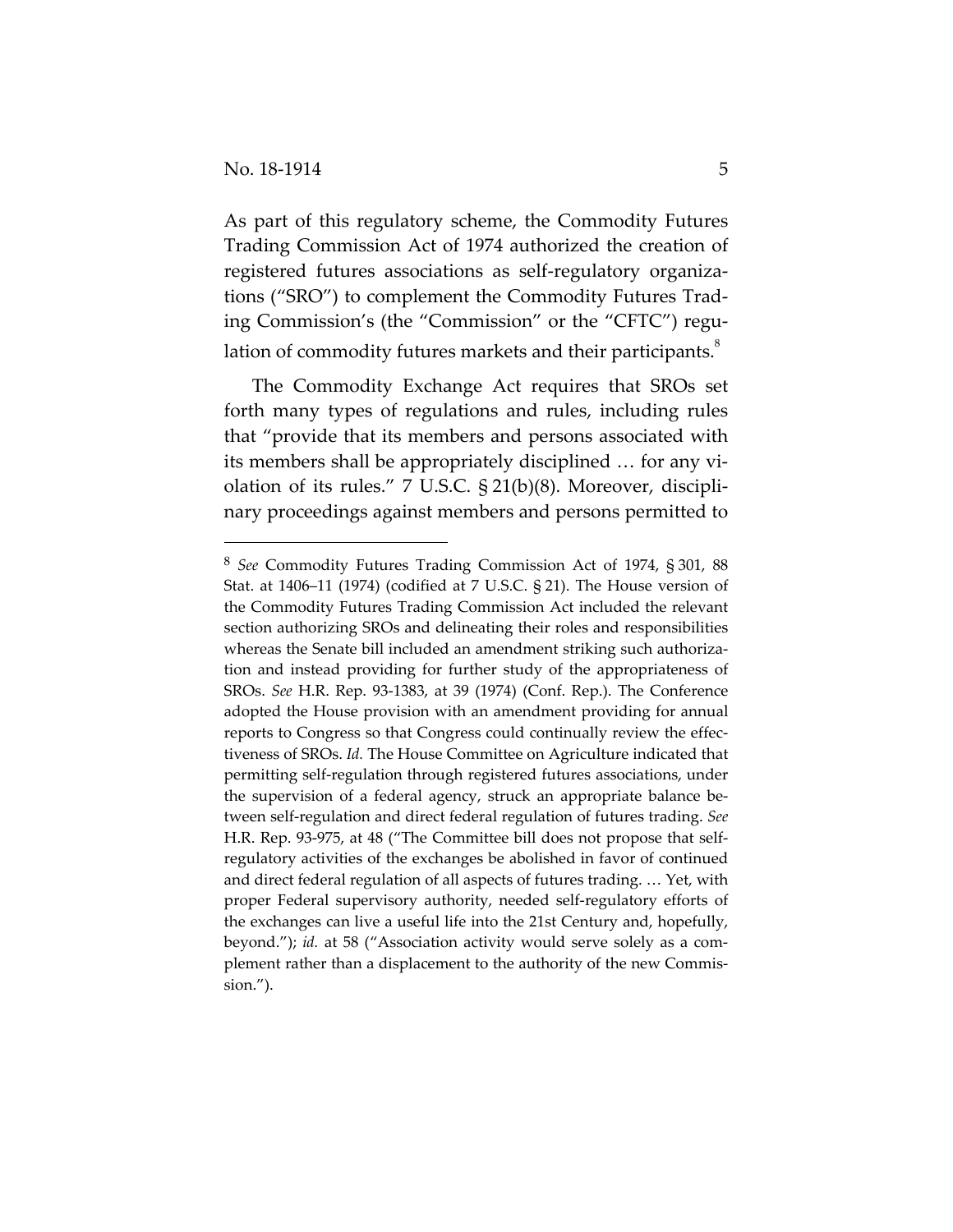register as "associate[s]" $\degree$  of a member must follow "fair and orderly procedure[s]." *Id.* § 21(b)(9). This mandate includes requiring "that specific charges be brought; that such mem‐ ber or person shall be notified of, and be given an opportuni‐ ty to defend against, such charges; that a record shall be kept; and that the determination shall include" statements setting forth the impermissible acts the member or person took, the rules violated, and penalty imposed. *Id.*; *see also* 17 C.F.R. § 170.6(b) (requiring the SRO to "[c]onduct proceed‐ ings in a manner consistent with the fundamental elements of due process").

The statute provides for CFTC review of an SRO's disciplinary action. It requires that SROs "promptly shall give notice" of any final disciplinary action against a member or person associated with a member "to such member or per‐ son and file notice thereof with the Commission." 7 U.S.C. § 21(h)(1). Final disciplinary actions are "subject to review by the Commission on its motion, or on application by any per‐ son aggrieved by the action." *Id.*  $\S 21(h)(2)$ .<sup>10</sup> The accompa-

<sup>&</sup>lt;sup>9</sup> An associated person is a person who solicits orders, customers, or customer funds on behalf of the NFA member. *See* 7 U.S.C. §§ 6k, 21(b)(2).

 $10$  Any application for CFTC review "shall be filed within 30 days after the date such notice is filed with the Commission and received by the aggrieved person, or within such longer period as the Commission may determine." 7 U.S.C. § 21(h)(2). Although application for CFTC review does not automatically stay a final disciplinary action, the Commission may order a stay "summarily or after notice and opportunity for hearing on the question of a stay," *id.* § 21(h)(3)(A), and "[t]he Commission shall establish procedures for expedited consideration and determination of the question of a stay," *id.* § 21(h)(3)(B). *See generally* 17 C.F.R. § 171.22(b) (regulations pertaining to stays).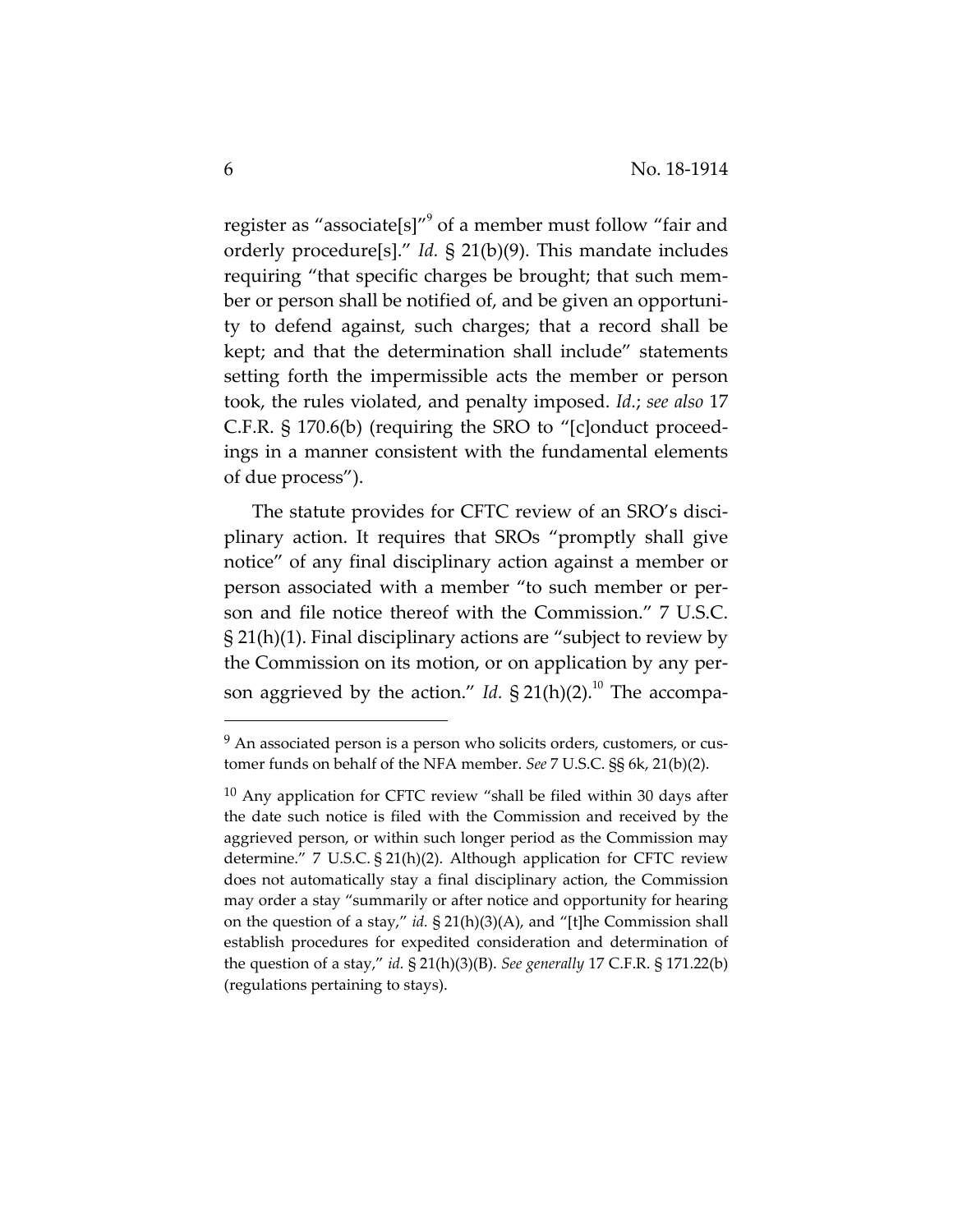nying regulations permit appeal to the Commission by "[a]ny party aggrieved by the final decision of the National Futures Association in a disciplinary … action." 17 C.F.R. § 171.23(a). The regulations define a party as "any person who has been the subject of a disciplinary action … by the National Futures Association; the National Futures Associa‐ tion itself; [and] any person granted permission to partici‐ pate as a party pursuant to § 171.27 of these rules." 17 C.F.R. § 171.2(i). Section 171.27 provides that, "[u]pon motion of any interested person or, on its own motion, the Commis‐ sion may permit, or solicit, limited participation in the pro‐ ceeding by such interested person." 17 C.F.R. § 171.27(a). In‐ terested persons include "parties and any other persons who might be adversely affected or aggrieved by the outcome of a proceeding; … and any other person having a direct or in‐ direct pecuniary or other interest in the outcome of a pro‐ ceeding." *Id.* § 171.27(b). Intervention by such an interested person is appropriate "[i]f the Commission determines that participation would serve the public interest." *Id.* § 171.27(a). Beyond these specific regulations regarding application for Commission review of an SRO's disciplinary action, there is a general regulation that permits the Commission to "waive any rule" in § 171 "in a particular case" and "order proceed‐ ings in accordance with its direction" if waiver would "pre‐ vent undue hardship on any party or for any other good cause shown." 17 C.F.R. § 171.14. An order under this provi‐ sion "shall be based upon a determination that no party will be prejudiced thereby and that the ends of justice will be served," and "[r]easonable notice" shall be "given to all parties of any action taken." *Id.*

The CFTC has the power to "set aside the sanction im‐ posed by the [SRO] and, if appropriate, remand the case to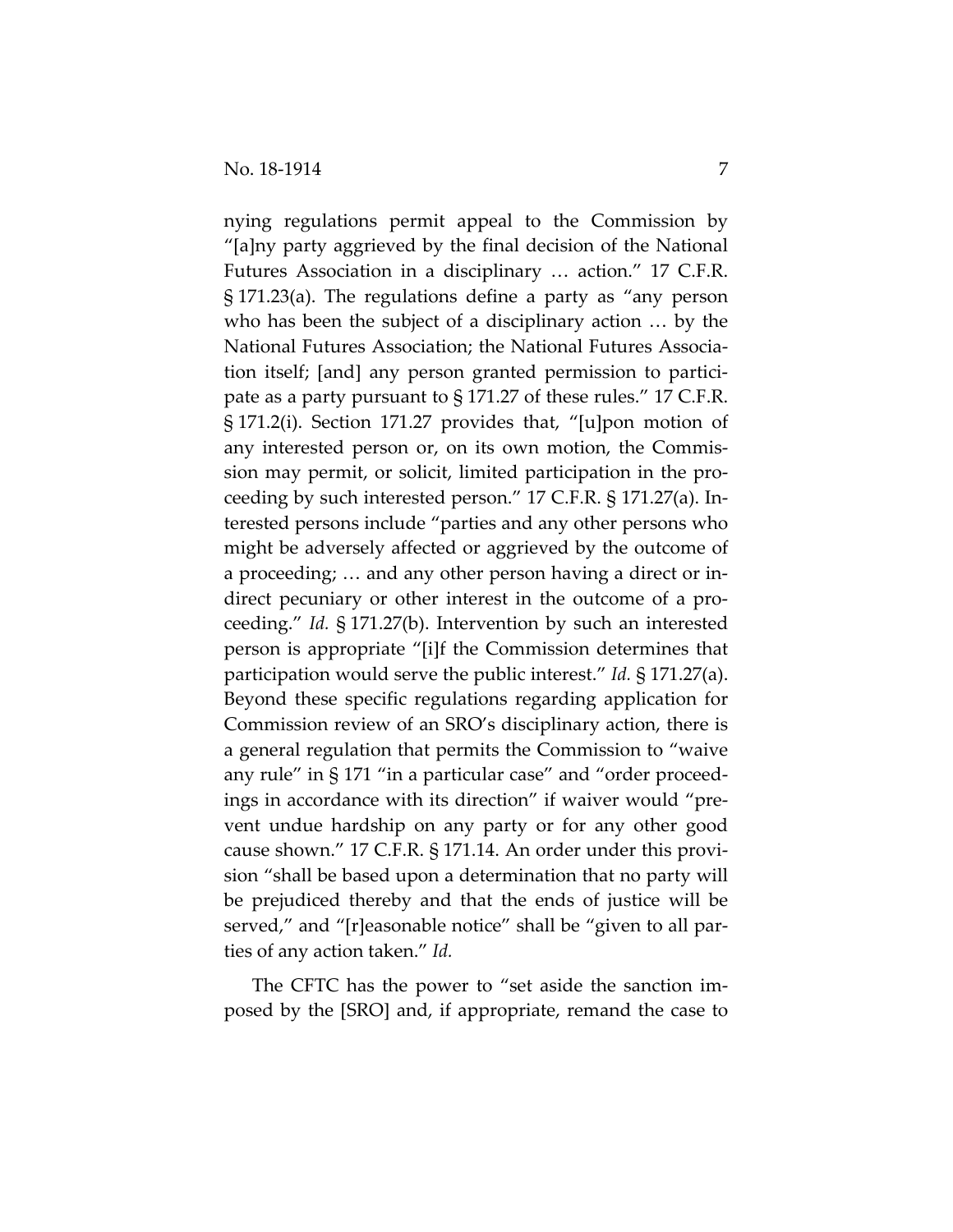the [SRO] for further proceedings." 7 U.S.C. § 21(i)(1)(B); s*ee also* 17 C.F.R. § 171.33(a) ("Upon review, the Commission may affirm, modify, set aside, or remand for further pro‐ ceedings, in whole or in part, the decision of the National Futures Association."). The Commission's decision may be appealed to the appropriate United States Court of Appeals. 7 U.S.C. § 21(i)(4) ("Any person aggrieved by a final order of the Commission … may file a petition for review with a United States court of appeals … .").

**B.**

The NFA is an SRO that is registered under the Com‐ modity Exchange  $Act.^{11}$  It is subject to the broad authority of the CFTC. *See* 7 U.S.C. § 21. This authority includes review of NFA disciplinary actions or denials of membership. *Id.* § 21(h).

Effex is a closely held, foreign‐currency trading firm managed and controlled by John Dittami. It operates as an institutional over-the-counter, foreign-exchange liquidity provider and engages solely in transactions with other eligi‐ ble contract participants such as financial institutions or highly capitalized trading counterparts. Because of the nature of Effex's trading, it is not subject to regulation by the NFA and is therefore not a member of the NFA. $^{12}$ 

<sup>11</sup> *See In re the Application of the Nat'l Futures Ass'n*, 1981 WL 762560, at \*37 (CFTC Sept. 22, 1981) (approving the NFA as an SRO under 7 U.S.C. § 21).

<sup>12</sup> R.45 ¶¶ 21, 24. *See also* 17 C.F.R. § 5.22 (delineating persons working within the foreign exchange market who must register with a futures association).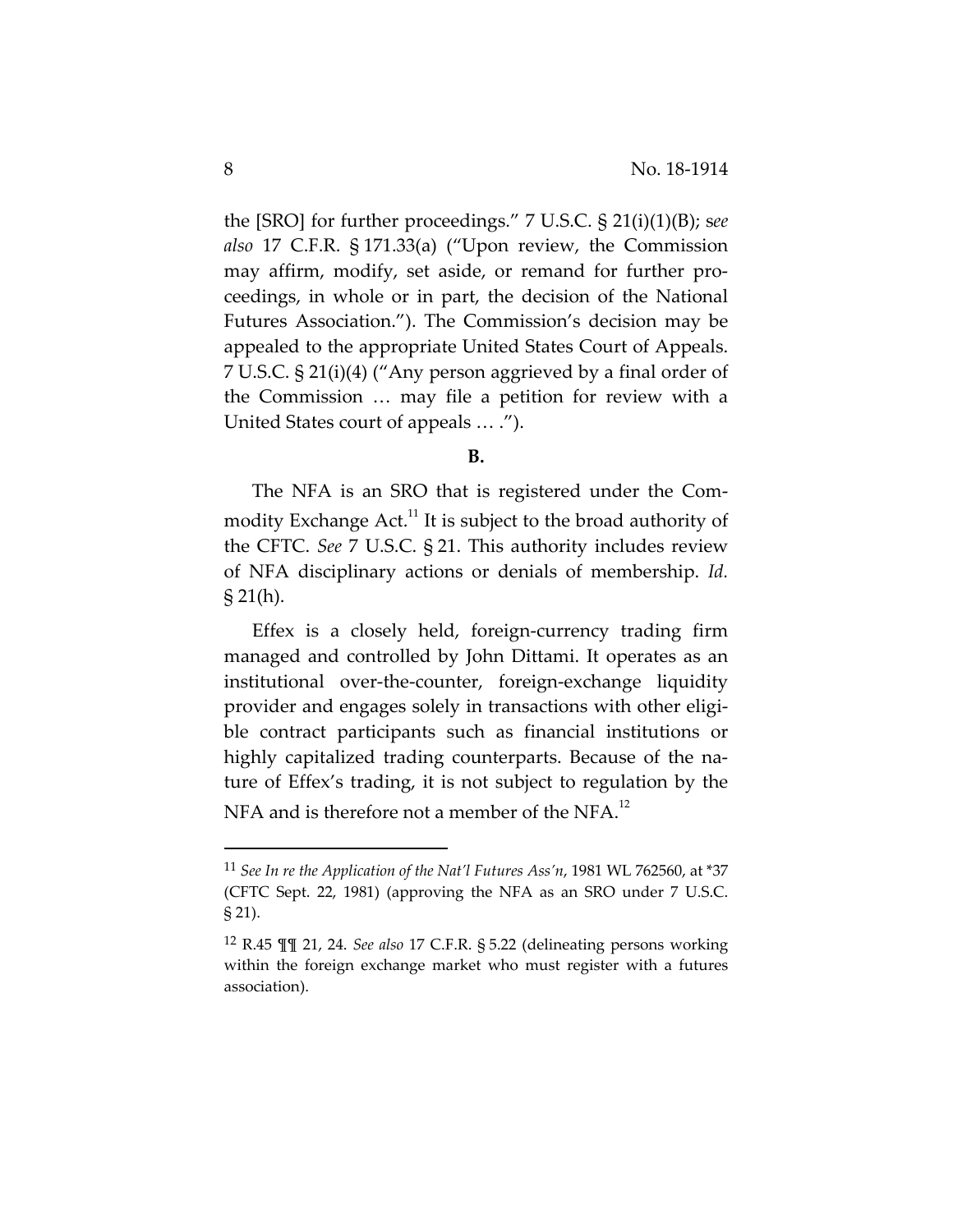In accordance with its responsibilities under the Com‐ modity Exchange Act, the NFA initiated an investigation in‐ to an association member, FXCM, and found that the com‐ pany had engaged in several practices that violate the NFA's rules. FXCM chose to settle with the NFA, and on February 6, 2017, the NFA released several documents related to the settlement (collectively, the "FXCM Settlement Documents"). $^{13}$  These documents include: (1) a complaint setting forth the NFA's allegations against FXCM; (2) a decision by the NFA Business Conduct Committee finding that FXCM committed the violations outlined in the complaint and de‐ tailing the terms of a settlement between the NFA and FXCM; (3) a publicly accessible narrative summarizing the decision; and (4) a press release announcing the decision and directing the public to the narrative posted on the NFA's website.

The NFA's complaint against FXCM alleged that FXCM failed to comply with a litany of NFA rules. More pertinently, the NFA claimed that Effex was involved in the miscon‐ duct allegedly committed by FXCM. The resulting decision outlined the allegations in the complaint, including those in‐ volving Effex, and accepted them as true. The accompanying narrative summarized the decision, including its statements about Effex. The press release, although it did not specifical‐ ly reference Effex, noted that FXCM committed numerous deceptive and abusive actions and directed the public to the narrative on the NFA's website. Effex alleges that the NFA's

<sup>&</sup>lt;sup>13</sup> The district court refers to these documents as the "NFA Publications." *See* R.89 at 2.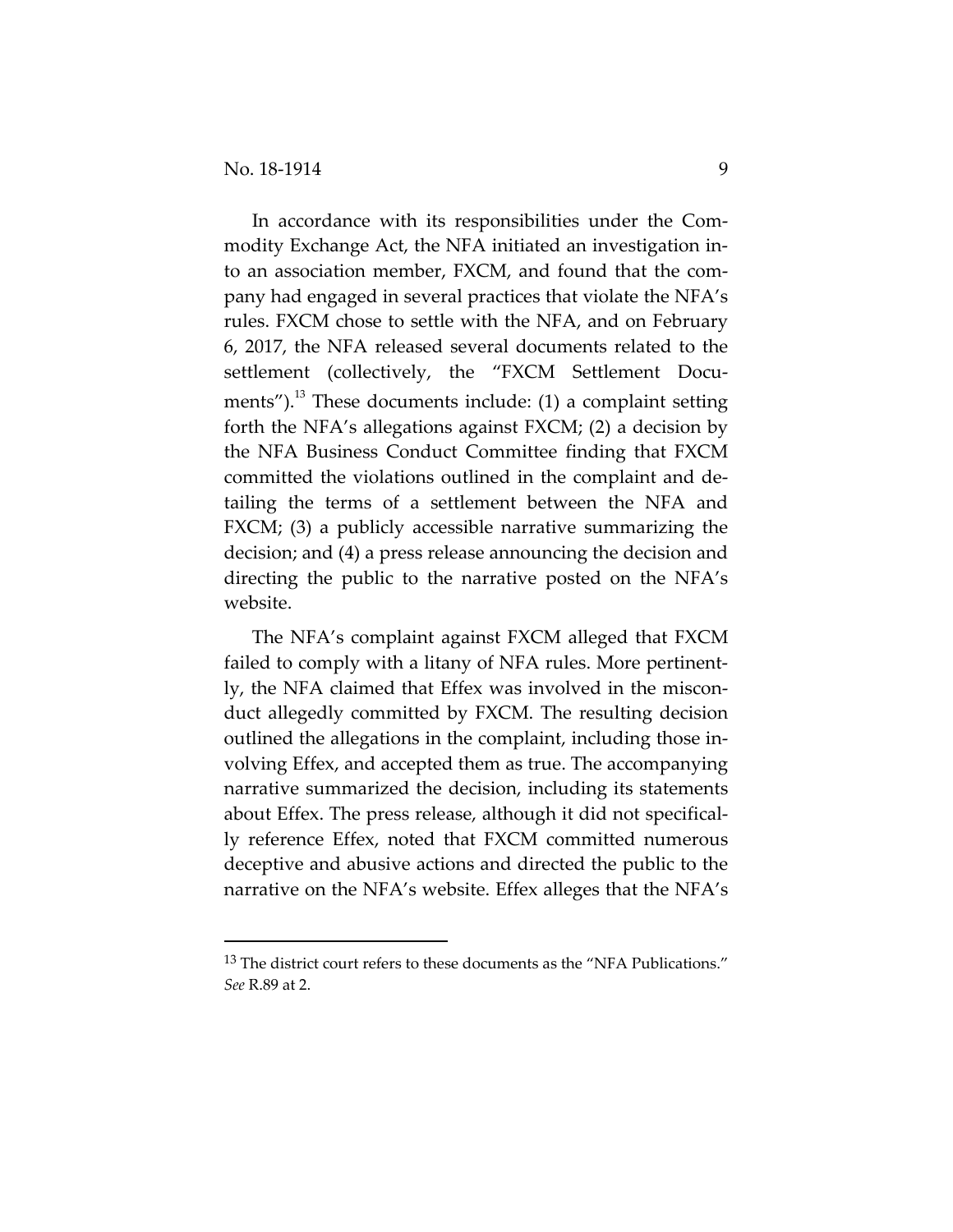findings in the FXCM Settlement Documents are false and that their publication is defamatory.

Although its investigation into FXCM implicated Effex, the NFA did not contact Effex or provide Effex with notice of the investigation. The CFTC, on the other hand, conducted its own investigation into FXCM. As part of its investigation, the Commission subpoenaed documents from Effex and took the deposition of Mr. Dittami and other Effex employ‐ ees. Effex alleges that the NFA obtained documents neces‐ sary for its investigation from the CFTC despite Effex's re‐ quest that its responses as a third party be kept confidential.

On the same day that the NFA announced its settlement with FXCM, the CFTC issued its own decision about FXCM and its business practices.<sup>14</sup> It determined that FXCM had concealed an improper trading relationship with a "high‐ frequency trader" and a company the trader formed (which the Commission termed "HFT  $Co$ ").<sup>15</sup> Although not explicitly named, the HFT Co is Effex. The CFTC found materially the same facts as the NFA did regarding Effex.

Effex did not seek review of either the NFA's decision or the Commission's decision regarding FXCM. Rather, four months after the decisions were released, Effex filed this action against the NFA in the district court.

<sup>14</sup> *See In re Forex Capital Mkts., LLC*, CFTC No. 17‐09, 2017 WL 564341 (Feb. 6, 2017).

<sup>15</sup> *Id.* at \*3.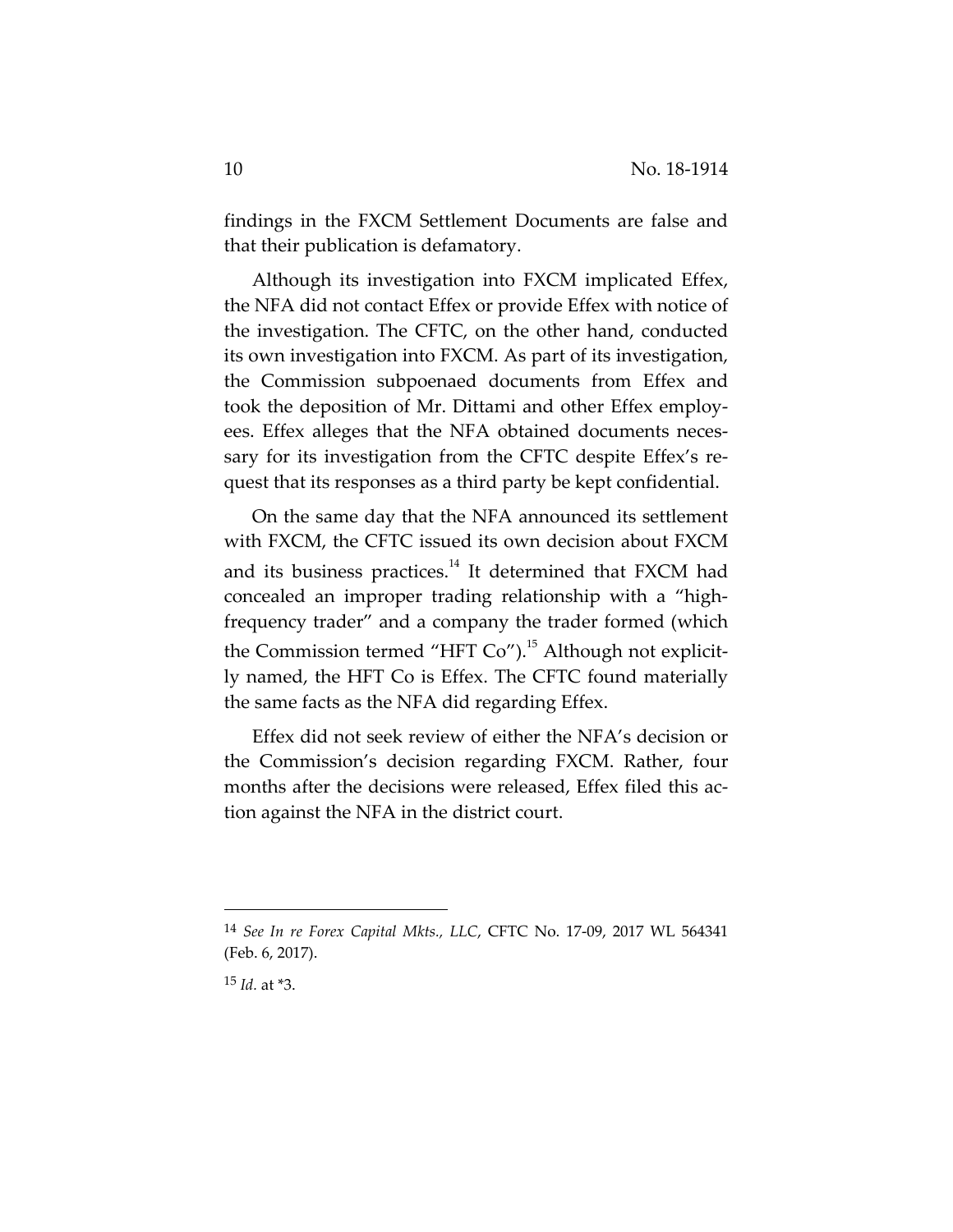On July 31, 2017, Effex brought this action against the NFA. In its federal claims, Effex alleges that the NFA violat‐ ed its due process rights by not providing it with notice of the investigation or an opportunity for a hearing before the publication of the FXCM Settlement Documents. The federal claims further submit that the NFA denied Effex due process of law when it did not allow Effex access to a post‐deprivation remedy. In its state‐law claims, Effex alleg‐ es that the statements about it in the FXCM Settlement Doc‐ uments, published by the NFA, were defamatory. Addition‐ ally, Effex alleged business tort claims and a claim under the Illinois Trade Secrets Act, 765 Ill. Comp. Stat. 1065 *et seq*.

Effex sought injunctive relief, asking for an order requir‐ ing the NFA to remove the FXCM Settlement Documents from its website, to delete all references to Effex, or, alterna‐ tively, to provide Effex with a "name clearing hearing."<sup>16</sup> It further requested an order compelling the NFA to "issue a new press release stating: (a) NFA did not make any find‐ ings against Effex or Dittami; (b) Effex was not a de facto dealing desk of FXCM; (c) Effex was not controlled by FXCM; and (d) FXCM was not ordered to make any custom‐ er restitution."<sup>17</sup> Effex also asked for money damages of \$10,000,000 for lost profits and to redress its constitutional injury.

<sup>16</sup> R.45 at 29–30.

<sup>17</sup> *Id.*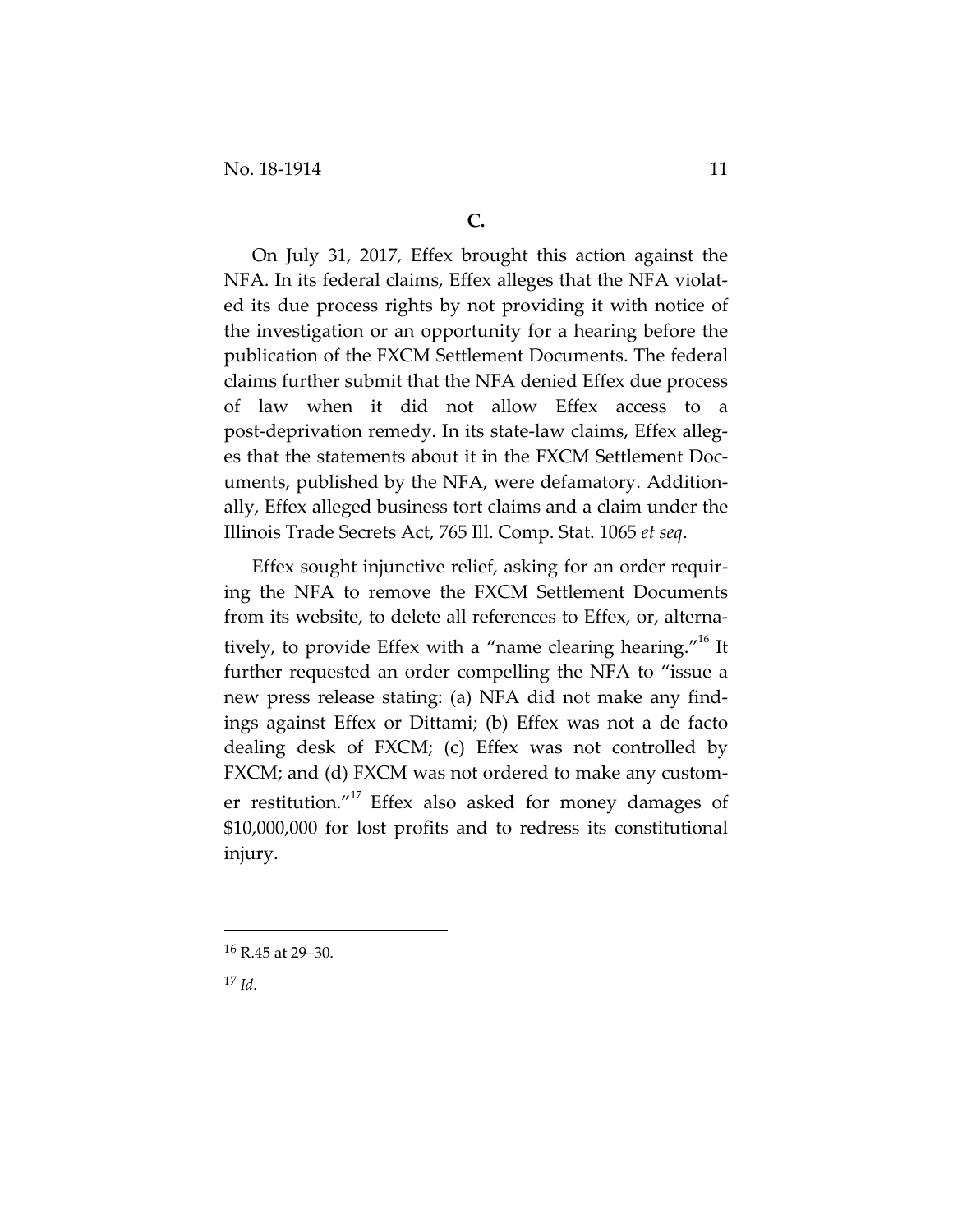The NFA moved to dismiss the complaint for failure to state a claim under Federal Rule of Civil Procedure  $12(b)(6).$ <sup>18</sup> With respect to the federal claims, it submitted that dismissal was proper because there is no federal *Bivens* remedy and Effex had not exhausted its administrative claims under the Commodity Exchange Act. As for the state‐law claims, the NFA contended that all were preempt‐ ed by the Commodity Exchange Act. Finally, it claimed ab‐ solute immunity from any damages because the claims were based on its disciplinary proceedings.

The district court held that Effex failed to exhaust its remedies under the Commodity Exchange Act and dis‐ missed without prejudice. The district court determined that the Commodity Exchange Act provides a statutorily man‐ dated exhaustion requirement and that Effex had four ave‐ nues to pursue relief under the scheme. First, it found that Effex could have petitioned the CFTC to exercise its authori‐ ty under 7 U.S.C. § 21(h)(2) to review the FXCM Settlement *sua sponte* because the statute permits the Commission to re‐ view an NFA decision "on its motion." *Id.* § 21(h)(2). Second, relying on the CFTC's decision in *Paribas Futures, Inc. v. New York Mercantile Exchange*, CFTC No. 90‐E‐3, 1990 WL 282868, at  $*2$  (Mar. 22, 1990),<sup>19</sup> the district court decided that if Commission review under  $\S 21(h)(2)$  is only available to ag-

 $18$  At the same time that the NFA moved to dismiss the action, Effex brought a motion for a preliminary injunction.

<sup>19</sup> In *Paribas Futures, Inc. v. New York Mercantile Exchange*, CFTC No. 90‐E‐3, 1990 WL 282868, at \*2 (Mar. 22, 1990), the Commission noted that "[i]ntervention after an initial decision for the purposes of taking an ap‐ peal is appropriate in some circumstances."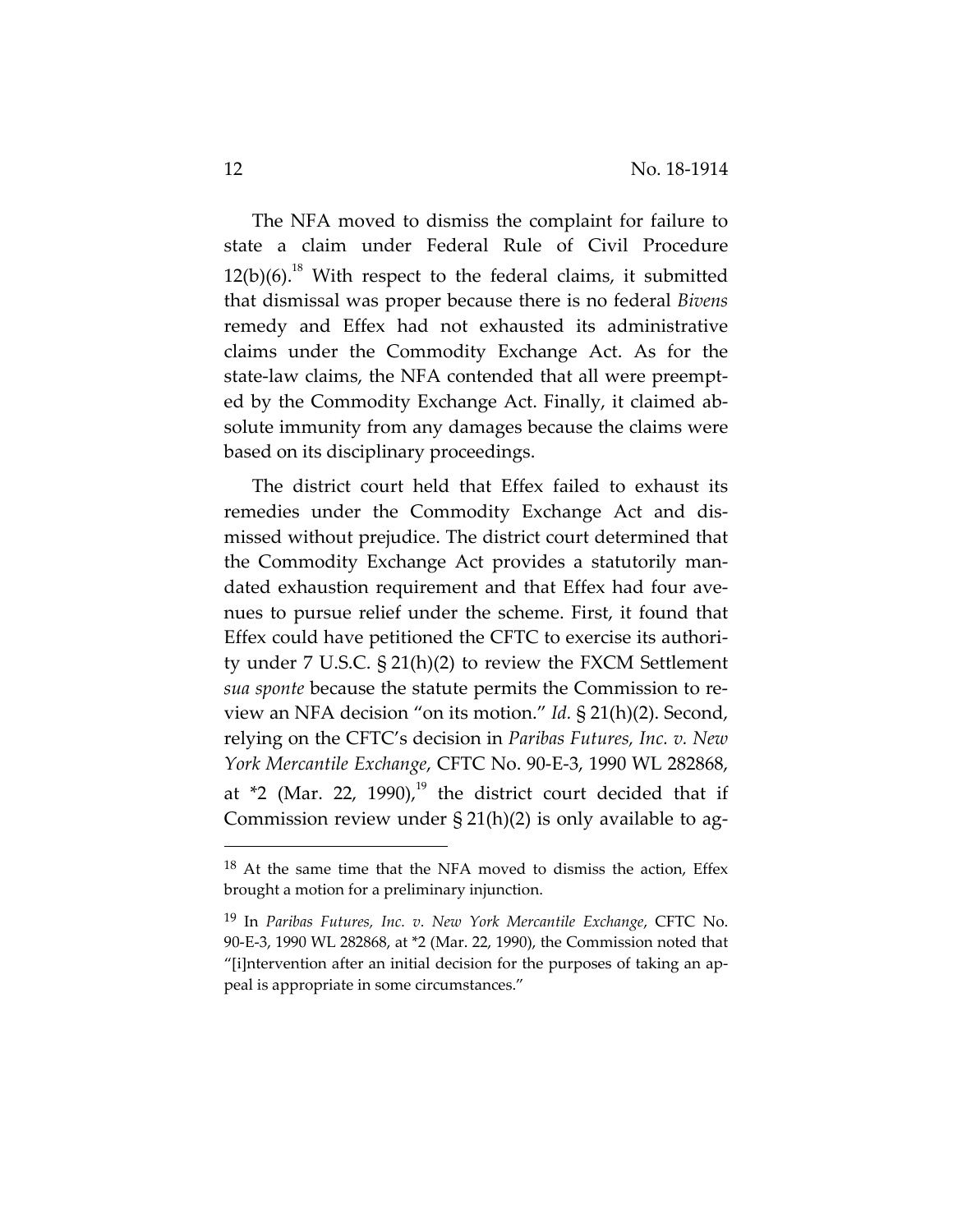grieved parties, Effex could have intervened to become a party under the relevant regulations. Third, citing *In re Peti‐ tion of Lake Shore Alternative Financial Asset Ltd.*, CFTC No. CRAA-07-03, 2007 WL 2751884, at \*2 (Sept. 17, 2007),<sup>20</sup> the district court noted that the CFTC had previously suggested that a nonparty could ask the Commission to waive its rules so that the nonparty could obtain CFTC review, but Effex had not made such a request. Finally, the district court de‐ termined that Effex could have turned to the Administrative Procedure Act and petitioned the CFTC to revise its rules generally to permit Commission review in such instances.

The district court rejected Effex's argument that any resort to the Commodity Exchange Act's remedies would have been impossible or futile. It noted that the CFTC had the ability to adjudicate due process claims. Moreover, the court acknowledged that even though the Commission rarely re‐ views NFA settlements, it previously had reviewed settle‐ ments. Finally, observing that Effex's claims "touch on the contents of the NFA Publications—documents generated as a result of the NFA investigation relating to a disciplinary action, $''^{21}$  the district court rejected Effex's contention that it was not seeking review of an NFA disciplinary action but rather merely was seeking a court order regarding the publi-

<sup>20</sup> In *In re Petition of Lake Shore Alternative Financial Asset Ltd.*, CFTC No. CRAA‐07‐03, 2007 WL 2751884, at \*2 (Sept. 17, 2007), the Commission considered whether it should waive its rules pursuant to 17 C.F.R. § 171.14 to permit the appeal of a membership responsibility action by a nonparty to that action.

<sup>21</sup> R.89 at 12.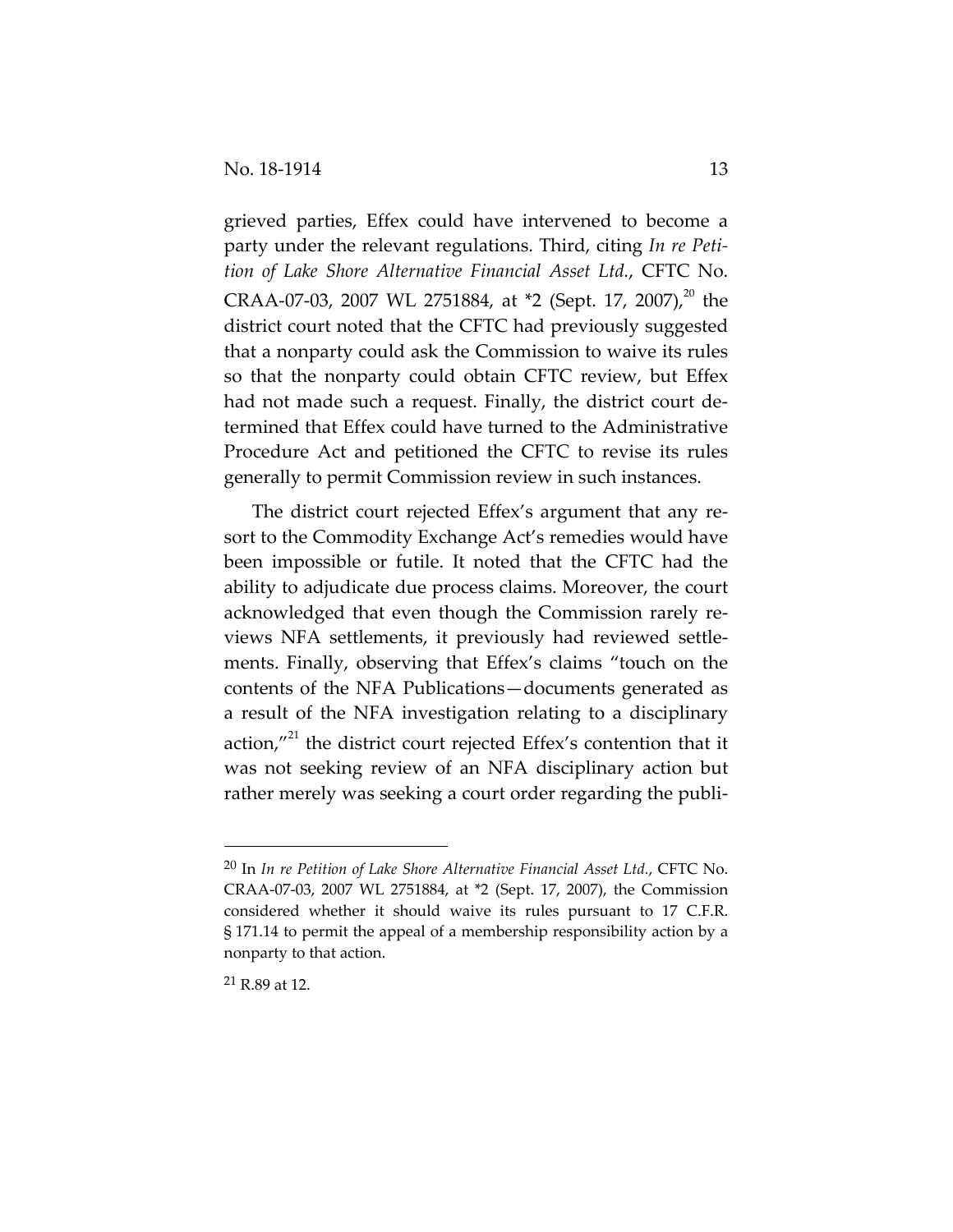cation of the FXCM Settlement Documents containing the alleged defamatory statements.

Therefore, the district court dismissed Effex's Complaint. It did so without prejudice to any rights Effex might have to pursue its remedies before the CFTC and then to seek fur‐ ther review of those exhausted claims in the appropriate court of appeals. Having dismissed the complaint for failure to state a claim, the court also denied Effex's motion for a preliminary injunction as moot. Effex timely appealed.

# **II**

### **DISCUSSION**

### **A.**

We now turn to the merits of this appeal. $^{22}$  First, we address whether Effex has a federal cause of action. The com‐ prehensive nature of the federal regulatory scheme, as set forth above, grounded in the language and structure of the statute, makes clear that, in fashioning the disciplinary pro‐ visions of the Commodity Exchange Act, Congress certainly did not countenance a separate federal remedy, much less a separate federal remedy fashioned by the judiciary. Indeed, Effex does not maintain that there is a specific federal cause of action to redress harm inflicted by an SRO upon one of its *members.* Rather, it asks that we imply a cause of action to remedy harm to a *nonmember* (such as Effex) resulting from

<sup>&</sup>lt;sup>22</sup> The parties correctly agree that our review is de novo. Although the district court's opinion evinced some unease as to whether dismissal should have been based on failure to state a claim under Federal Rule of Civil Procedure 12(b)(6) or for want of jurisdiction under Rule 12(b)(1), resolving that issue does not affect our standard of review or disposition.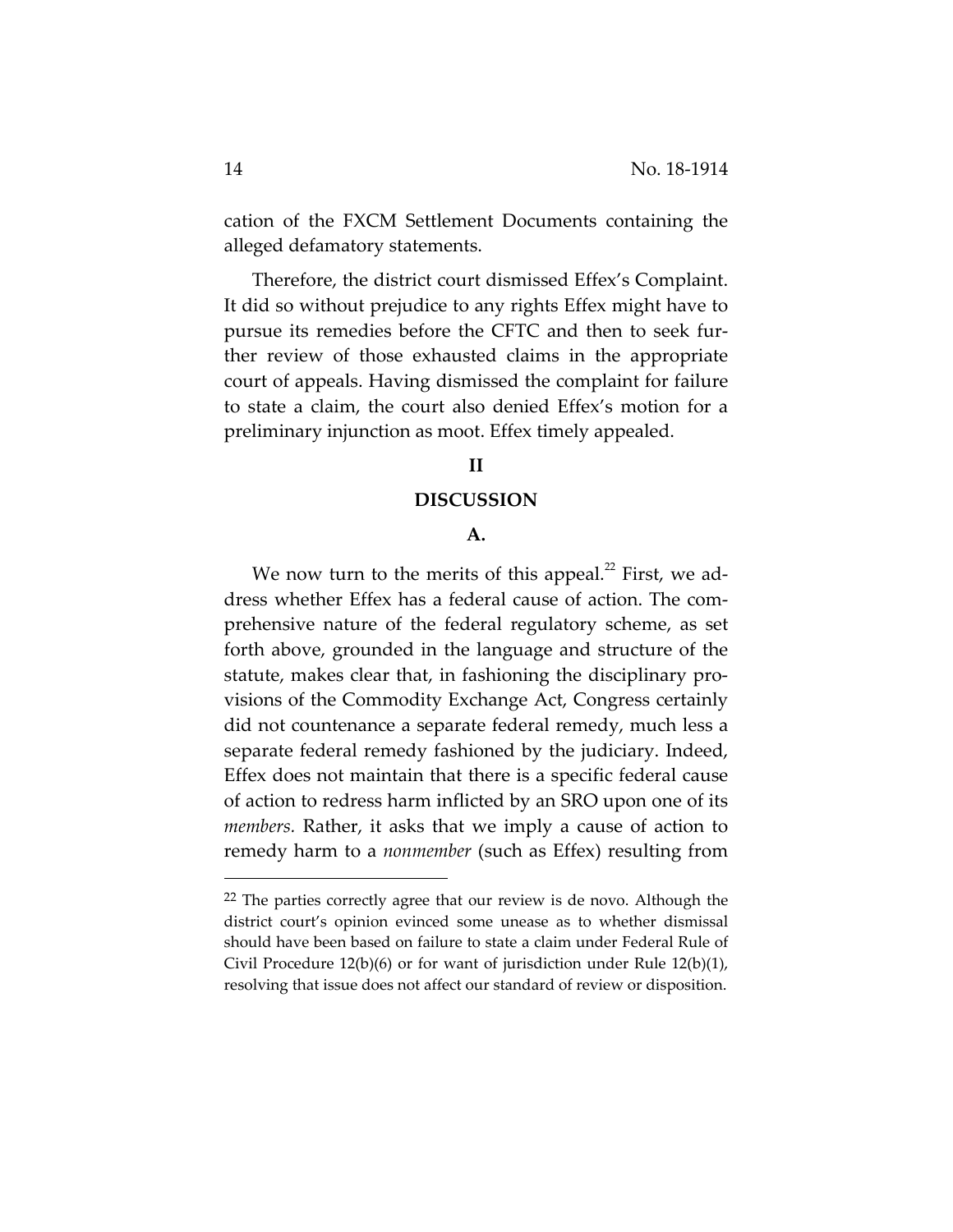an SRO proceeding. It casts this cause of action as one to remedy a due process violation under *Bivens v. Six Unknown Named Agents of Federal Bureau of Narcotics*, 403 U.S. 388 (1971). *Bivens* recognized a damages remedy to compensate persons injured by the federal officers who violated the Fourth Amendment even though the Amendment does not provide for money damages "in so many words." *Id.* at 395– 97. In doing so, the Court noted that Congress had not ex‐ plicitly foreclosed a damages remedy and that there were no "special factors" counseling against authorizing such a rem‐ edy to effectuate the statute's purpose. *Id.* 

In the years following *Bivens*, the Supreme Court has lim‐ ited the application of the decision. *See, e.g.*, *Ziglar v. Abbasi*, 137 S. Ct. 1843, 1857 (2017) (noting that the Court has con‐ sistently refused to extend *Bivens* to any new context or new category of defendants). $^{23}$  The Court has made very clear that the expansion of the *Bivens* remedy to other constitu-

<sup>23</sup> As *Ziglar v. Abbasi*, 137 S. Ct. 1843, 1857 (2017), recounts, the Supreme Court declined to create an implied damages remedy in the following situations: an Eighth Amendment suit against prison guards at a private prison, *Minneci v. Pollard*, 565 U.S. 118, 120 (2012); a due process suit against officials from the Bureau of Land Management, *Wilkie v. Robbins*, 551 U.S. 537, 547–48, 562 (2007); an Eighth Amendment suit against a private prison operator, *Corr. Servs. Corp. v. Malesko*, 534 U.S. 61, 63 (2001); a procedural due process suit against a federal agency for wrong‐ ful termination, *FDIC v. Meyer*, 510 U.S. 471, 473–74 (1994); a procedural due process suit against Social Security officials, *Schweiker v. Chilicky*, 487 U.S. 412, 414 (1988); a substantive due process suit against military officers, *United States v. Stanley*, 483 U.S. 669, 683–84 (1987); a First Amend‐ ment suit against a federal employer, *Bush v. Lucas*, 462 U.S. 367, 390 (1983); and a race‐discrimination suit against military officers, *Chappell v. Wallace*, 462 U.S. 296, 297, 304–05 (1983).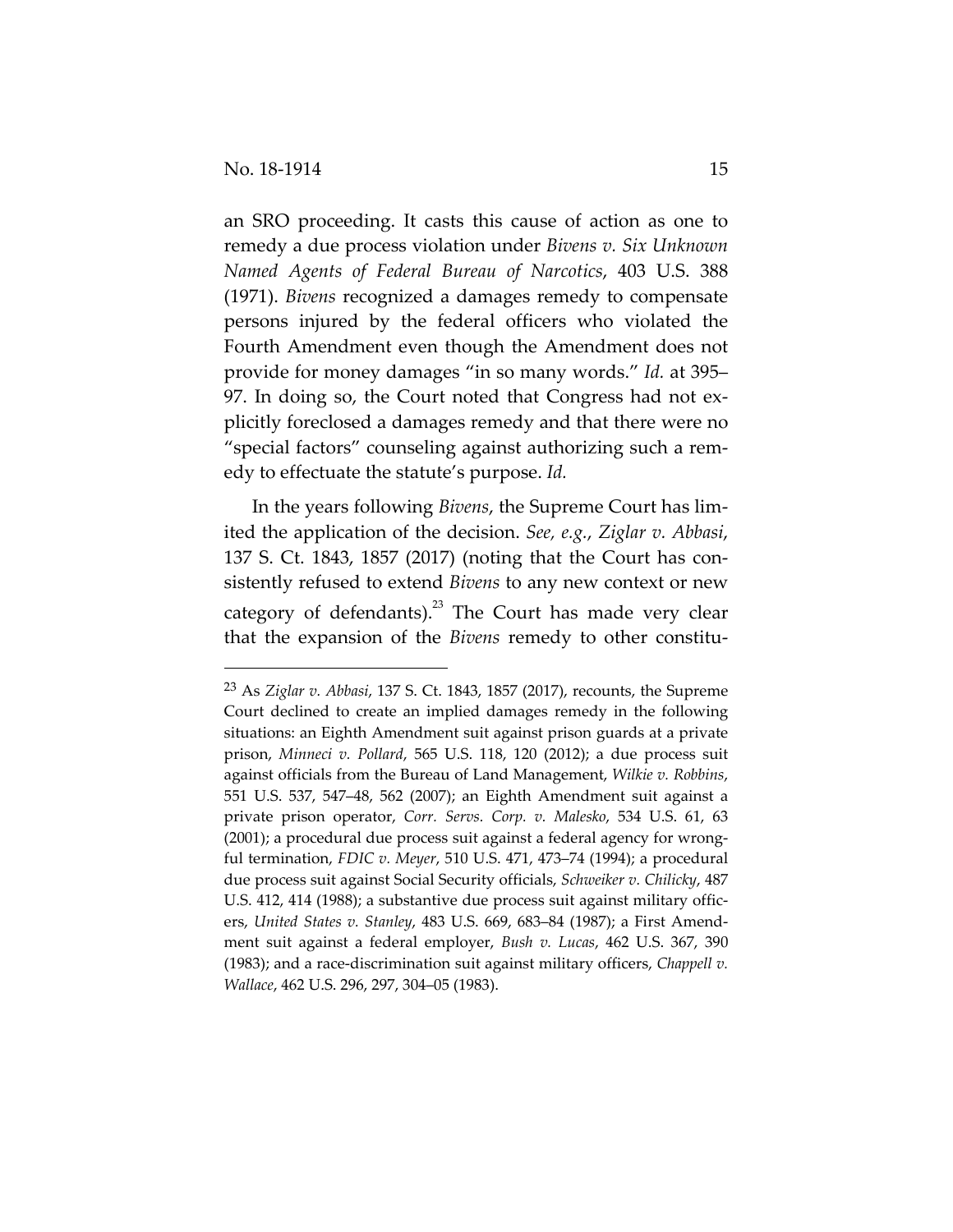tional provisions is a "disfavored judicial activity." *Id.* at 1857 (internal quotation marks omitted). *Ziglar* explained that "[w]hen a party seeks to assert an implied cause of ac‐ tion under the Constitution itself," "separation‐of‐powers principles are or should be central to the analysis." *Id.* Under these principles, it is a "significant step" "for a court to de‐ termine that it has the authority, under the judicial power, to create and enforce a cause of action for damages against fed‐ eral officials in order to remedy a constitutional violation." *Id.* at 1856. Such a determination is a significant step because there are powerful countervailing considerations to the crea‐ tion of a *Bivens* cause of action, including that Congress "has a substantial responsibility to determine whether, and the extent to which, monetary and other liabilities should be im‐ posed upon individual officers and employees of the Federal Government." *Id.* Therefore, an implied cause of action under the Constitution is not available if there is a "special fac‐ tor" that "cause[s] a court to hesitate" before determining that a court rather than Congress should provide a remedy. *Id.* at 1858. Such doubt could arise where "there is an alternative remedial structure present." *Id.* An alternative structure "alone may limit the power of the Judiciary to infer a new *Bivens* cause of action" because Congress's decision to create the alternative remedial process is "convincing reason for the Judicial Branch to refrain from providing a new and free‐standing remedy in damages." *Id.* (quoting *Wilkie v. Robbins*, 551 U.S. 537, 550 (2007)).

Applying these principles, an alternative remedial struc‐ ture counseling hesitation against expanding the *Bivens* rem‐ edy is certainly present here. The enactment of the Commod‐ ity Exchange Act provides far more than a "doubt" about Congress's willingness to tolerate an alternate remedy to the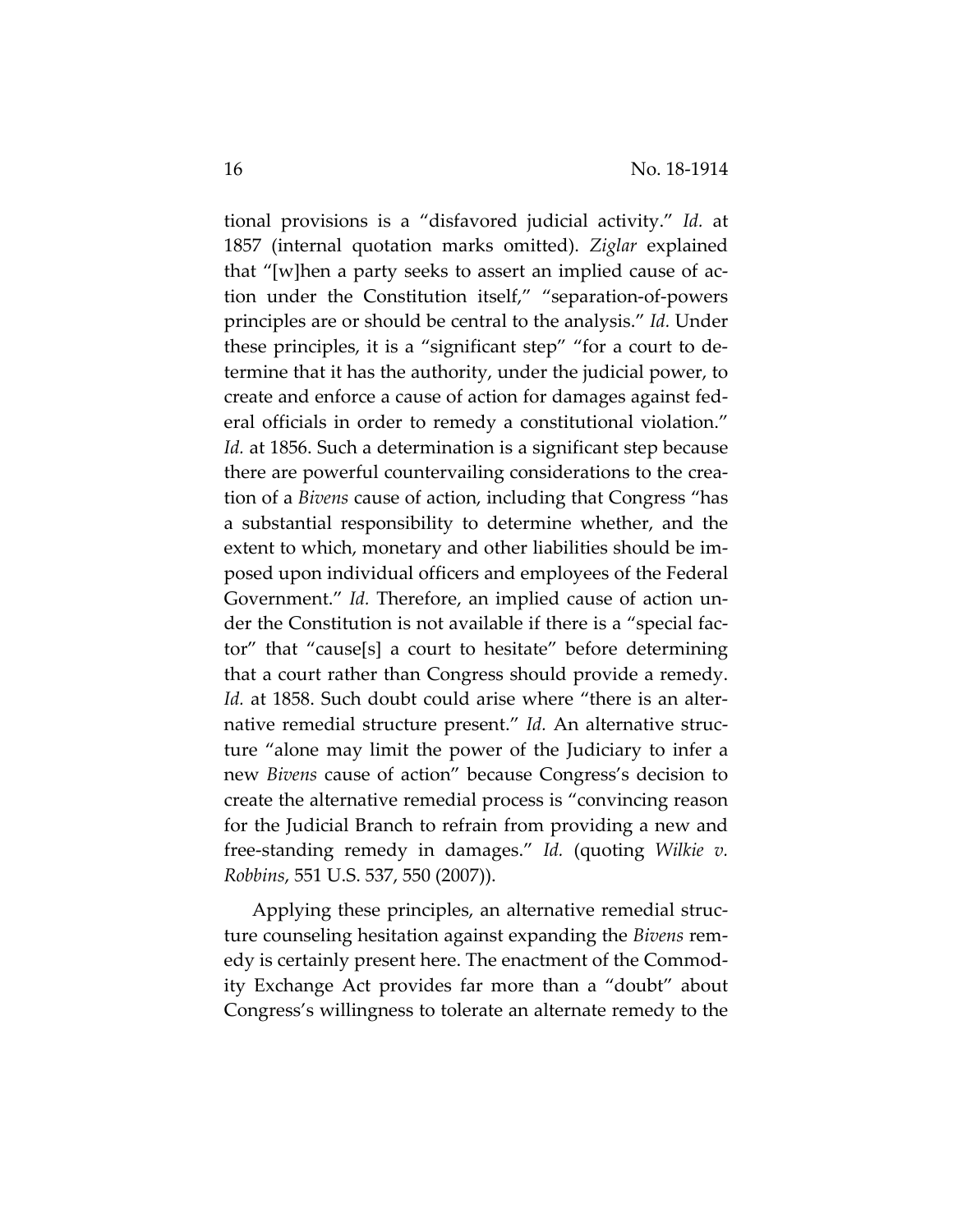comprehensive remedial structure of federal oversight by SROs found in the statute. In the Commodity Exchange Act, Congress has set forth, with significant precision, the reme‐ dies available to members of an SRO and to others. Indeed, in another *Bivens* case, the Court has explained that, where Congress has exercised comprehensively its power to regu‐ late, there is no room, or justification, for additional regula‐ tion through court‐created causes of action. *See Schweiker v. Chilicky*, 487 U.S. 412, 424–29 (1988) (determining that there was no *Bivens* action for alleged due process violations aris‐ ing from the improper termination of social security benefits because Title II of the Social Security Act provided an "elab‐ orate" system protecting the rights of benefit claimants).

An entity that was not a party to the SRO proceeding is no doubt in a somewhat different position than a party to the proceeding. We do not believe, however, that the differ‐ ence is so significant that such an entity can maintain a judicially created cause of action against the SRO for harms that the nonparty claims to have suffered as a result of discipli‐ nary proceedings. Such a view presupposes a very narrow, and in our view *too* narrow, understanding of the scope of the Commodity Exchange Act. Effex offers no explanation or support for why Congress, having established a comprehensive mechanism for the governance of the commodities in‐ dustry, would permit disruption of that mechanism through a judicially created cause of action. $^{24}$ 

<sup>24</sup> In light of the Supreme Court's explanation of the *Bivens* remedy in *Ziglar*, Effex distanced itself from its federal claims at oral argument and, indeed, seemed to abandon them. *See* Oral Argument at 14:40–15:03 ("At this point, I've got four other state claims and I'm not pursuing the con‐ (continued … )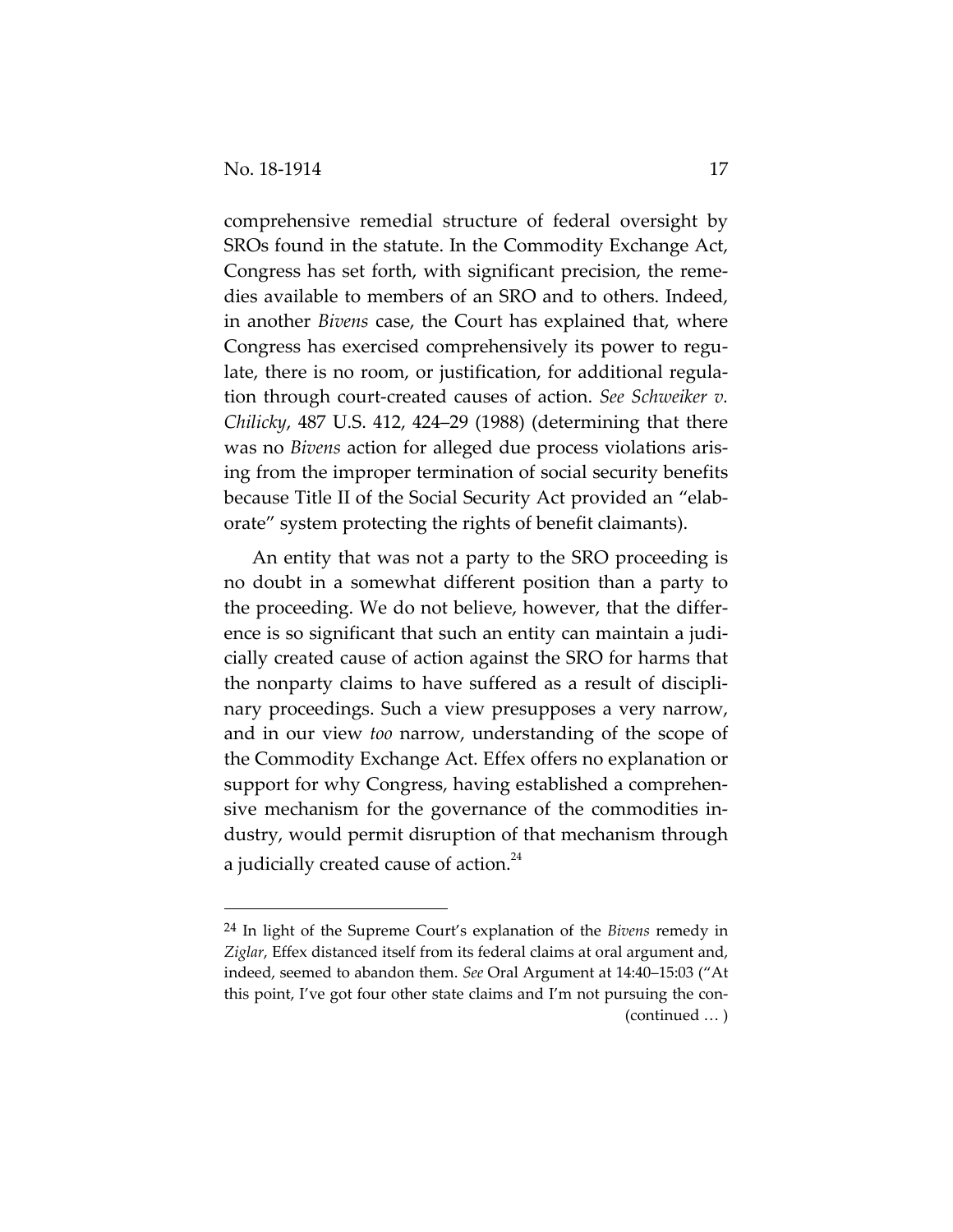Indeed, as the CFTC points out in its brief as amicus cu‐ riae, Congress has decided that a "person aggrieved" by the SRO's action may seek redress before the Commission. *See* 7 U.S.C. § 21(h)(2). To determine who falls within the scope of the provision, the CFTC submits that, like other statutorily created causes of action, there must be an inquiry into the zone‐of‐interests sought to be protected by the Commodity Exchange Act. *See Lexmark Int'l, Inc. v. Static Control Compo‐ nents, Inc.*, 134 S. Ct. 1377, 1388 (2014). This inquiry utilizes "traditional tools of statutory interpretation," *id.* at 1387, and "the breadth of the zone‐of‐interests varies according to the provisions of the law at issue," *id.* at 1389 (internal quotation marks omitted). The statutory analysis involves "discern[ing] the interests 'arguably … to be protected' by the statutory provision at issue" and then asking "whether the plaintiff's interests affected by the agency action in question are among them." *Nat'l Credit Union Admin. v. First Nat'l Bank & Trust Co.*, 522 U.S. 479, 492 (1998) (quoting *Ass'n of Data Processing Serv. Orgs., Inc. v. Camp*, 397 U.S. 150, 153 (1970)). Undoubtedly, a "person aggrieved" by an SRO's ac‐ tion always includes a party to the proceedings. And there may be circumstances where a nonparty may fall within the zone‐of‐interests of the statute and therefore have the right to seek redress before the CFTC. Whether a particular entity falls within the zone-of-interests protected by the statute is a

<u> Andreas Andreas Andreas Andreas Andreas Andreas Andreas Andreas Andreas Andreas Andreas Andreas Andreas Andr</u>

<sup>(</sup> … continued)

stitutional claim—I've put that in the briefs—so I don't think the modifi‐ cation of the rules will do anything for us. And as *Ziglar v. Abbassi* has recently come down with, I don't think the constitutional claim would get us monetary relief, which is what we are seeking.").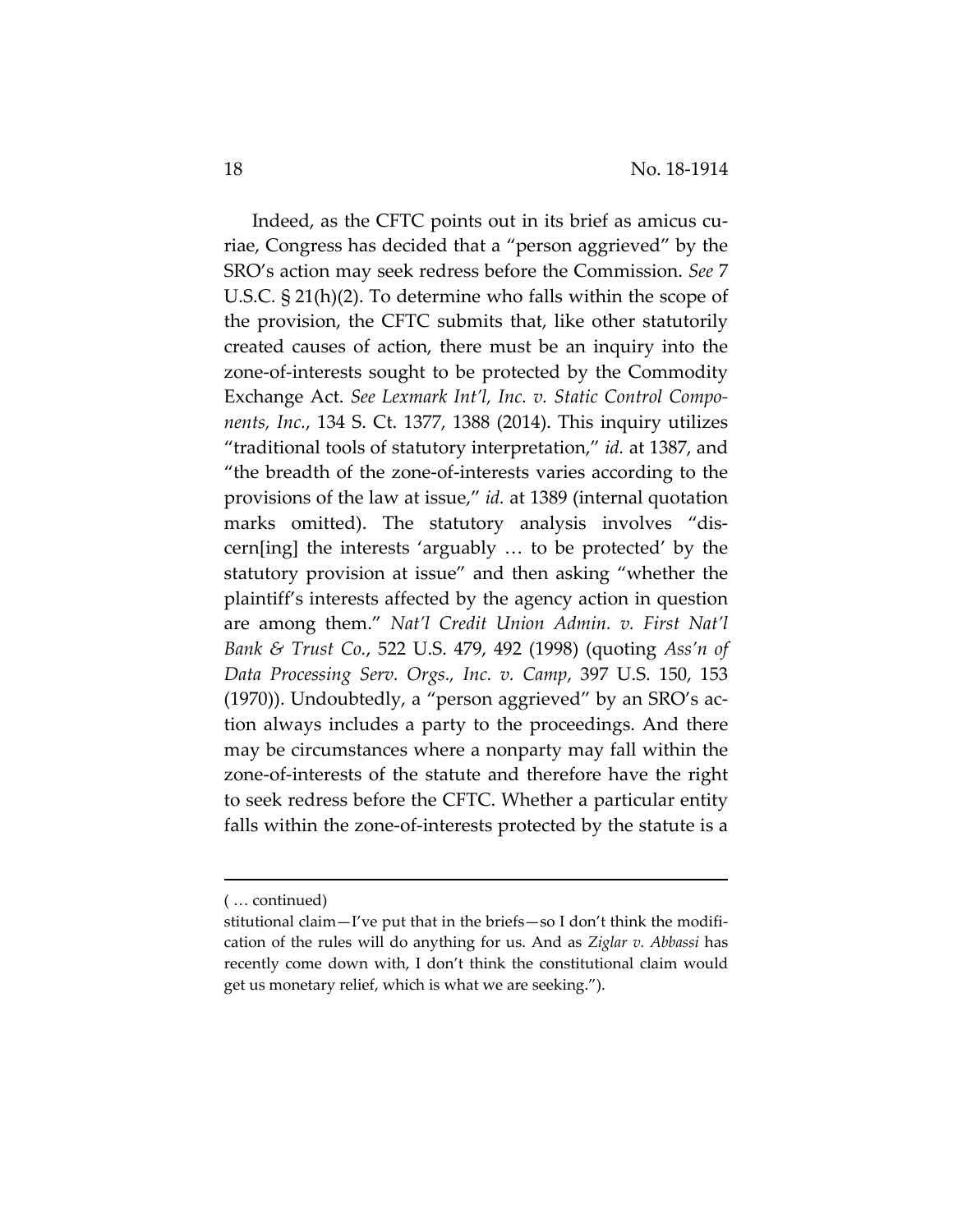determination left to the Commission through case‐by‐case administration of the statute.

### **B.**

We next address Effex's state-law claims. The comprehensive way by which the Commodity Exchange Act deals with disciplinary proceedings before an SRO also raises the question as to whether Congress intended the scheme to be free from other remedial devices based on state law. We conclude that Congress did intend to preempt state‐tort claims such as the ones brought in this action.

The general principles governing the preemption of state law can be stated succinctly. Preemption is most obvious, of course, when the federal statute expressly commands it and defines the scope of such a preemptive effect. *See Pac. Gas & Elec. Co. v. State Energy Res. Conservation & Dev. Comm'n*, 461 U.S. 190, 203 (1983); *Frank Bros., Inc. v. Wisconsin Dep't of Transp.*, 409 F.3d 880, 885 (7th Cir. 2005). Preemption also oc‐ curs, however, where Congress manifests an intent to occupy exclusively an entire field of regulation through a com‐ prehensive federal regulatory scheme. *See Fid. Fed. Sav. & Loan Ass'n v. De la Cuesta*, 458 U.S. 141, 153 (1982); *Wigod v. Wells Fargo Bank, N.A.*, 673 F.3d 547, 576 (7th Cir. 2012). Ad‐ ditionally, a state law is preempted where it is impossible to comply with both federal and state law, *see Fla. Lime & Avo‐ cado Growers, Inc. v. Paul*, 373 U.S. 132, 142–43 (1963); *Kroog v. Mait*, 712 F.2d 1148, 1152–54 (7th Cir. 1983), or where state law would be "an obstacle to the accomplishment and exe-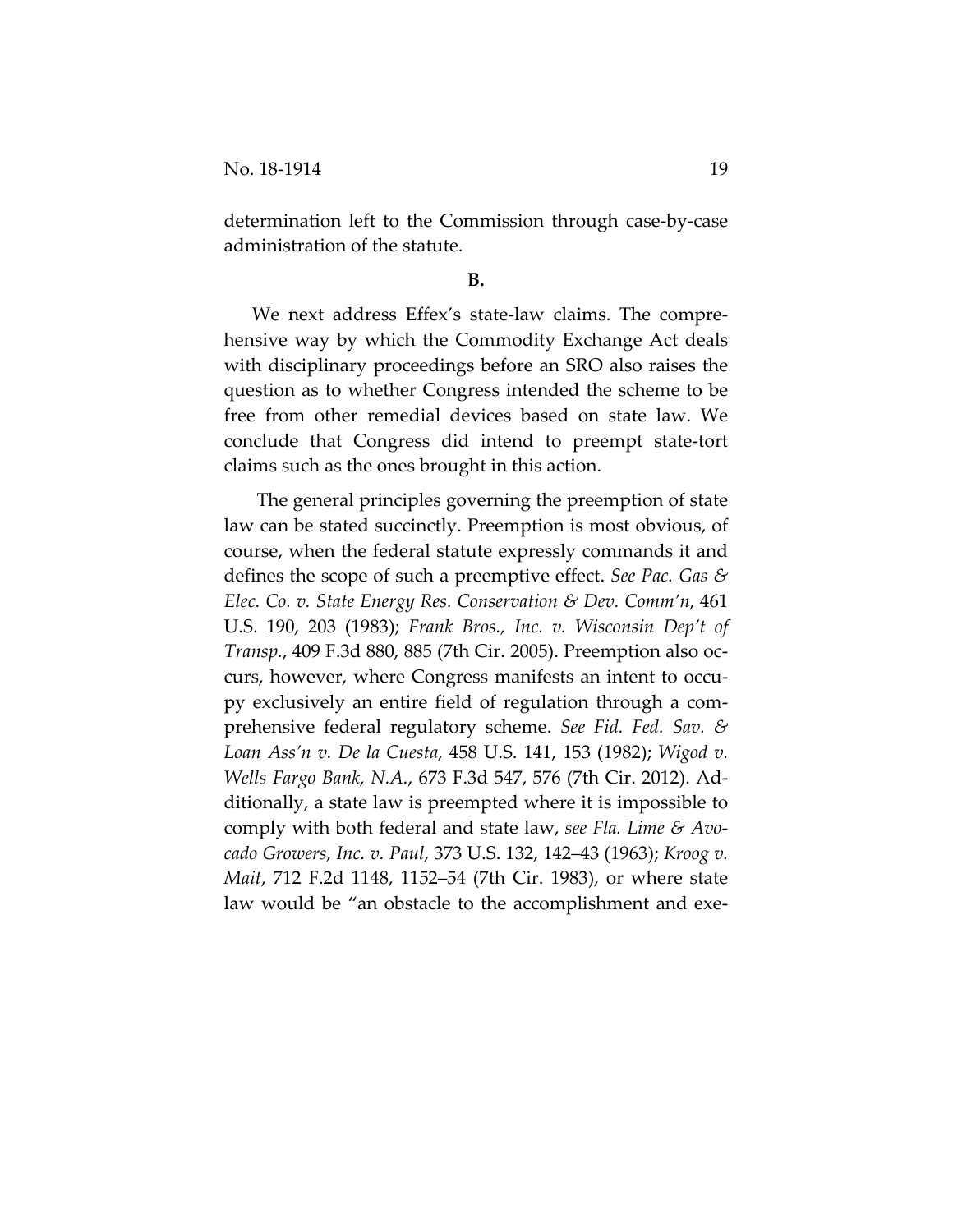cution of the full purposes and objectives of Congress," *Hines v. Davidowitz*, 312 U.S. 52, 67 (1941).<sup>25</sup>

We addressed preemption in the context of the Commod‐ ity Exchange Act in *American Agriculture Movement, Inc v. Board of Trade of City of Chicago*, 977 F.2d 1147 (7th Cir. 1992).<sup>26</sup> In that case, we examined claims that a contract market,<sup>27</sup> the Chicago Board of Trade, breached its common law fiduciary duties and acted negligently. *Id.* at 1150–52. We approached the preemption issue cautiously. We first noted that the Commodity Exchange Act does not expressly preempt state law nor is it impossible to comply with both state and federal law. *Id.* at 1154. Moreover, we determined that the Commodity Exchange Act did not manifest an intent to occupy completely the entire field of commodity futures regulation. *Id.* at 1155. Specifically, we pointed to the Com‐ modity Exchange Act's savings clause, which provides that

<sup>25</sup> *See also NCR Corp. v. George A. Whiting Paper Co.*, 768 F.3d 682, 711–12 (7th Cir. 2014).

<sup>26</sup> In *Freightliner Corp. v. Myrick*, 514 U.S. 280, 287–89 (1995), the Supreme Court clarified its decision in *Cipollone v. Liggett Group, Inc.*, 505 U.S. 504 (1992), to reject the proposition that implied preemption analysis is only appropriate when the statute is devoid of express preemptive language, abrogating our statement to that effect in *American Agriculture*, 977 F.2d at 1154. The Court's decision in *Freightliner* does not diminish the appli‐ cation of *American Agriculture* in this case.

 $27$  The Commission has the authority to designate organizations as "contract markets" in which investors may trade commodity futures. *See* 7 U.S.C. § 7. Contract markets have some duties of self‐regulation, includ‐ ing enacting and enforcing rules to ensure fair and orderly trading. *See id.* § 7(d).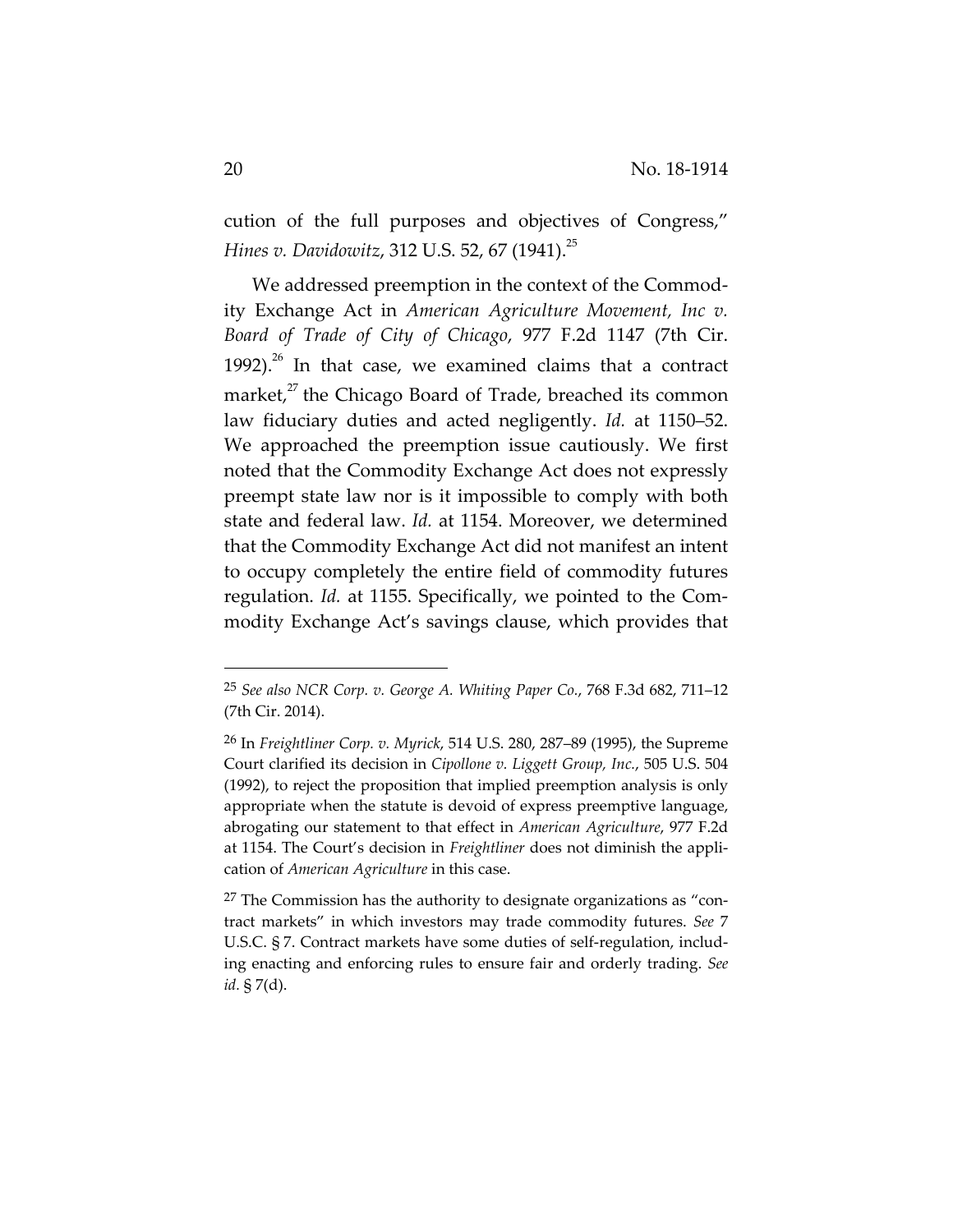"[n]othing in this section shall supersede or limit the juris‐ diction conferred on the courts of the United States *or any State*," *id.* (quoting 7 U.S.C. § 2), and viewed "any State" as "[p]reserving in the futures trading context at least some state law causes of actions," *id.* Turning to the last avenue for preemption—that applying state law would frustrate the purposes of Congress in enacting the Commodity Exchange Act—we decided that such conflict preemption could apply in certain circumstances. *Id.* at 1155–56.

In reaching this conclusion, we noted that, in addition to the savings clause, the Commodity Exchange Act provides that "the Commission shall have exclusive jurisdiction … with respect to accounts, agreements ..., and transactions involving the contracts of sale of a commodity for future de‐ livery, traded or executed on a contract market." *Id.* at 1155 (quoting 7 U.S.C. § 2). In order to give "full effect" to both the savings clause and the jurisdictional clause, we deter‐ mined that "Congress intended to preempt some, but not all, state laws that bear upon the various aspects of commodity futures trading." *Id.* Precisely, preemption is appropriate "[w]hen application of state law would directly affect trad‐ ing on or the operation of a futures market." *Id.* at 1156.

Applying this determination, we decided that common law claims against brokers for breach of fiduciary duty could go forward. We noted that the Commodity Exchange Act's structure evinced a comprehensive regulatory scheme and that the legislative history of the Commodity Futures Trad‐ ing Commission Act of 1974 suggested that a catalyst for the significant amendments to the Commodity Exchange Act was a fear that, without increased federal regulation, the states would regulate the futures markets to a chaotic effect.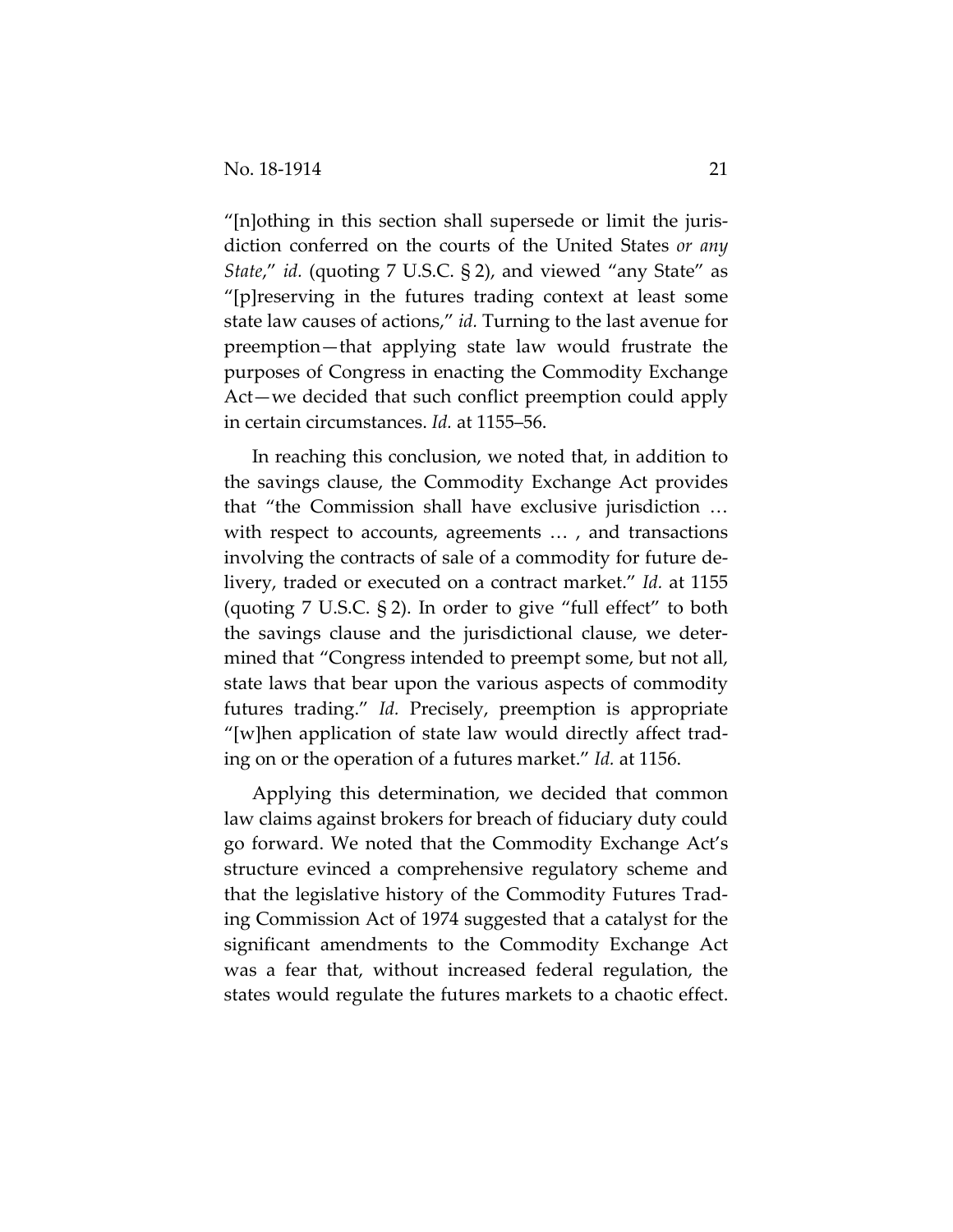*Id.* We also recognized other court decisions holding that common law claims such as negligence, fraud, and breach of fiduciary duty could be brought by futures investors against their brokers. *Id.* With this background in mind, we ex‐ plained that the claims against brokers had "little or no bear‐ ing upon the actual operation of the commodity futures markets" and that "[o]nly in the context of market regulation does the need arise for uniform legal rules." *Id.* By contrast, "there is no need for uniformity when it comes to rules that govern principal‐agent relationships between brokers and investors." *Id.*

Here, Effex does not seem to challenge that preemption applies to claims by NFA members contesting its discipli‐ nary actions. The NFA's discipline of its own members is a specific and central element of the role Congress delegated to SROs in its regulation of the commodities futures market. *See* 7 U.S.C. § 21(b); *see also* H.R. Rep. 93‐975, at 58 ("Associa‐ tion activity would serve solely as a complement rather than a displacement to the authority of the new Commission."). If a member could challenge the NFA's discipline and discipli‐ nary process through a state-tort claim, the NFA's capacity to discipline its members—here, FXCM—for violating its rules would be impaired significantly. State courts effective‐ ly could supervise the NFA's regulation of its members and thus impede its federally mandated role in the Commodity Exchange Act's overall scheme. The resulting obstacle to Congress's purposes in creating federal regulations oversee‐ ing the national commodities futures market is obvious.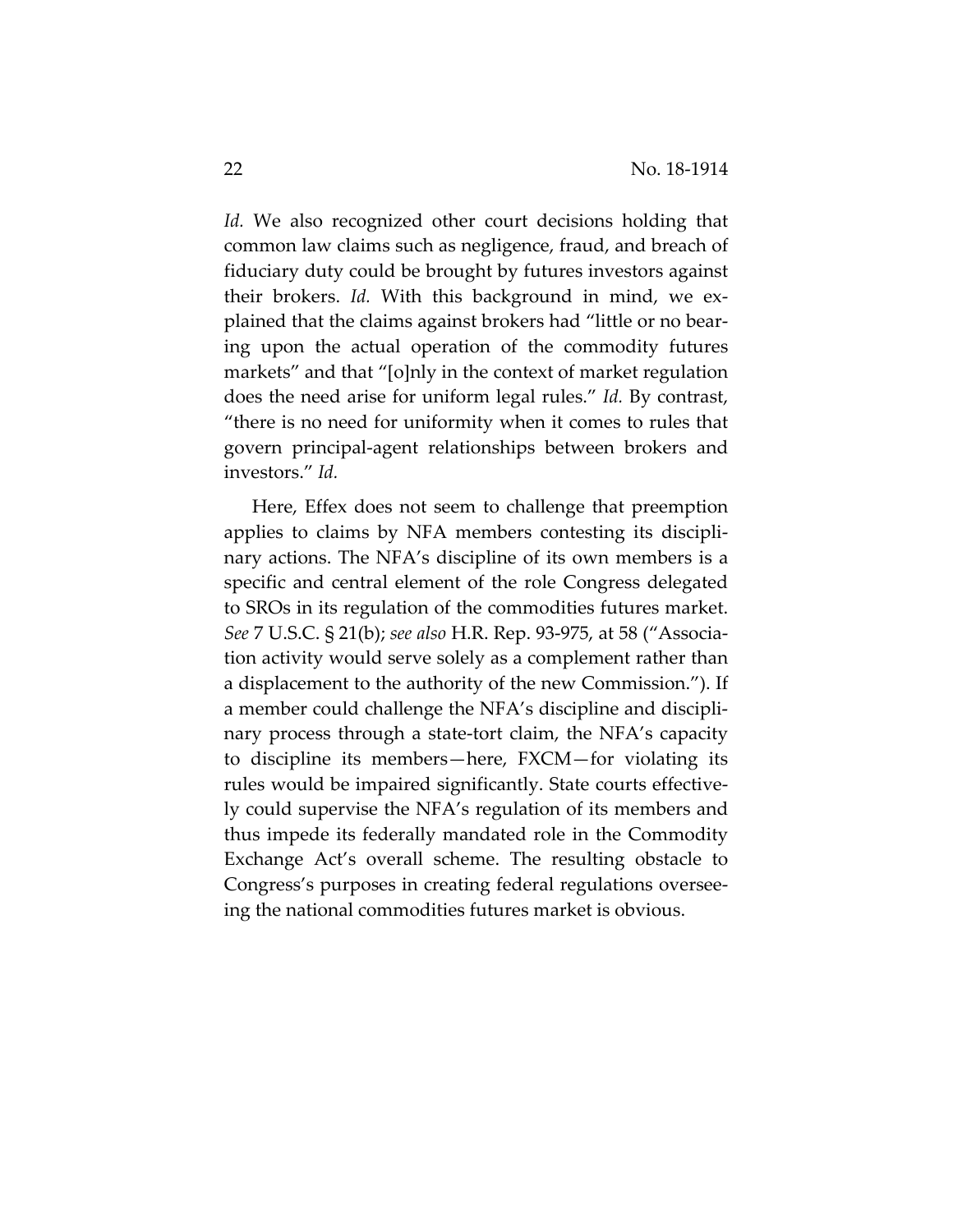Our sister circuits' approaches to cases arising under the very similar Securities Exchange  $Act^{28}$  support this conclusion.<sup>29</sup> *Turbeville v. FINRA*, 874 F.3d 1268 (11th Cir. 2017), is particularly instructive. There, the Financial Industry Regulatory Authority ("FINRA") had disciplined a registered representative of a FINRA‐affiliated broker firm for conduct violating FINRA's rules.<sup>30</sup> *Id.* at 1272. He filed a suit in Florida state court claiming that FINRA's issuance of a "Wells notice" making a preliminary determination against him was defamatory and tortuously interfered with his business-

<sup>28</sup> *See In re Application of the Nat'l Futures Ass'n*, 1981 WL 762560, at \*14 ("The provisions of [7 U.S.C. § 21] were modeled closely after Section 15A of the Securities Exchange Act … . Indeed, Congress adopted some of the language of Section 15A of the Exchange Act verbatim when it drafted [7 U.S.C. § 21]."). *Compare* 15 U.S.C. § 78s(d)(2) (permitting Secu‐ rities Exchange Commission review of SRO disciplinary actions for "any person aggrieved"), *with* 7 U.S.C. § 21(h)(2) (permitting CFTC review of SRO disciplinary actions for "any person aggrieved").

<sup>29</sup> *See In re Series 7 Broker Qualification Exam Scoring Litig*., 548 F.3d 110, 114 (D.C. Cir. 2008) (determining preemption applies under the Securi‐ ties Exchange Act where "Congress created a self‐contained process to review and remedy [] complaints"); *Barbara v. NYSE*, 99 F.3d 49, 59 (2d Cir. 1996) ("Furthermore, allowing suits against the Exchange arising out of the Exchange's disciplinary functions would clearly stand as an obsta‐ cle to the accomplishment and execution of the full purposes and objectives of Congress … ." (internal quotation marks omitted)), *abrogated on other grounds by Merrill Lynch, Pierce, Fenner & Smith Inc. v. Manning*, 136 S. Ct. 1562 (2016).

 $30$  FINRA is an SRO operating under the oversight of the Securities Exchange Commission.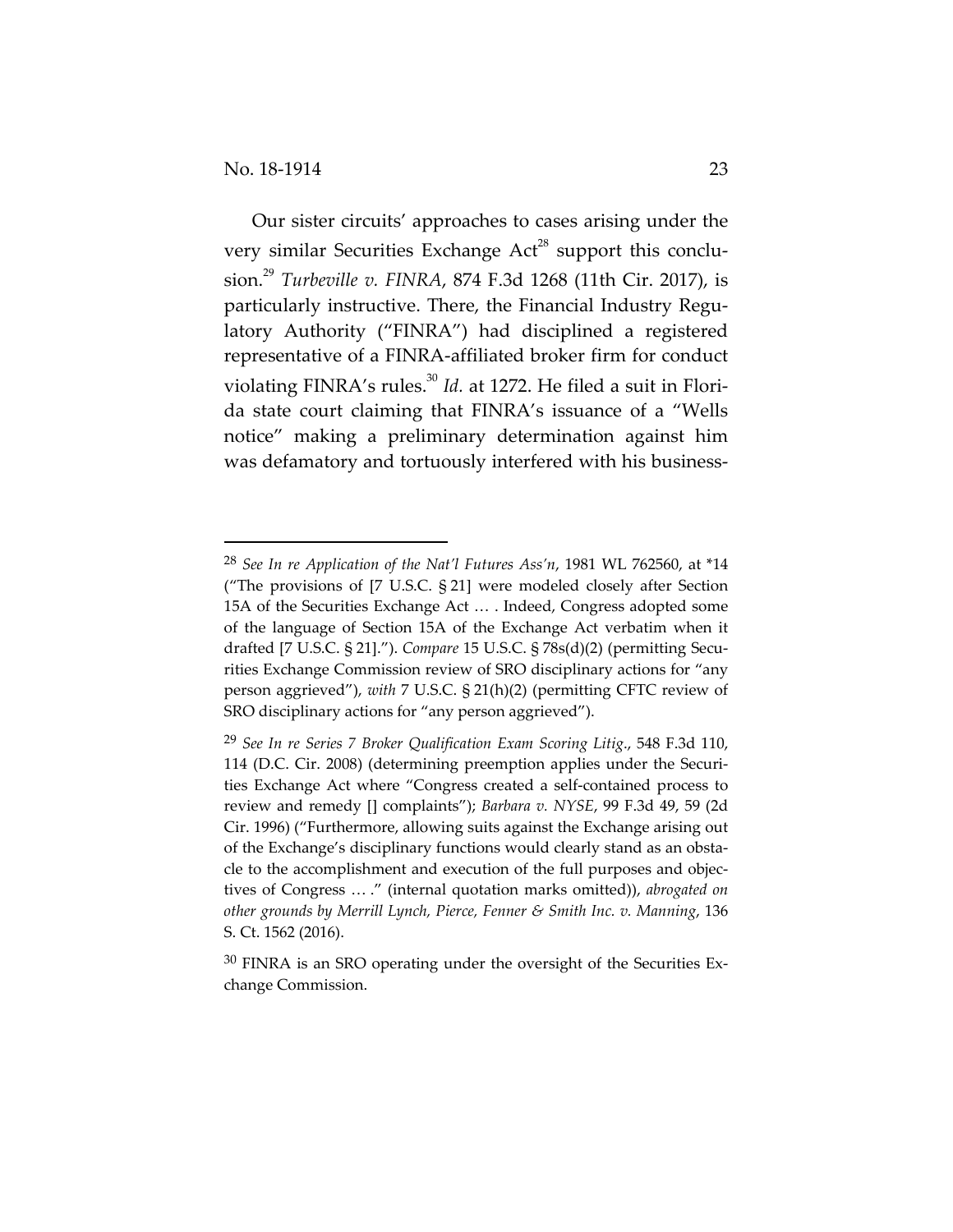es. *Id.* at 1272–73.<sup>31</sup> After removal to federal court, the district court dismissed the case, finding that FINRA is absolutely immune from damages claims arising from the exercise of its regulatory functions and that there was no private cause of action. *Turbeville v. FINRA*, No. 8:15‐CV‐2920‐T‐30EAJ, 2016 WL 501982, at \*4–5 (M.D. Fla. Feb. 9, 2016). The Eleventh Circuit affirmed, determining the Securities Exchange Act preempted these tort claims. Noting the internal appeals and administrative‐review process set forth in the Securities Ex‐ change Act, the court explained that permitting the state claims to go forward "implies necessarily the existence of a private right of action against FINRA that operates parallel to the administrative‐review processes the Act prescribes." *Turbeville*, 874 F.3d at 1276. Moreover, the statutory review process could correct the claimed injury by "removing in‐ formation shown to be inaccurate" in the Wells notice. *Id.* at 1276–77. In the Eleventh Circuit's view, the remedies pro‐ vided by the administrative‐review scheme precluded a sep‐ arate remedy under state law. *Id.* at 1277. It said that:

Recognizing the second set of rights and remedies under state law Turbeville seeks would undercut the distinctly federal nature of the Exchange Act. If ac‐ tions like Turbeville's are permitted, fifty state courts would be authorized to supervise FINRA's regulatory conduct and its application of its internal, SEC‐approved rules through the vehicle of state tort law. And given SROs' front‐line role in enforcing fed‐

 $31$  At the time he filed suit, the broker was no longer working in the securities industry and no longer a member of a FINRA‐affiliated firm. *Tur‐ beville*, 874 F.3d at 1273.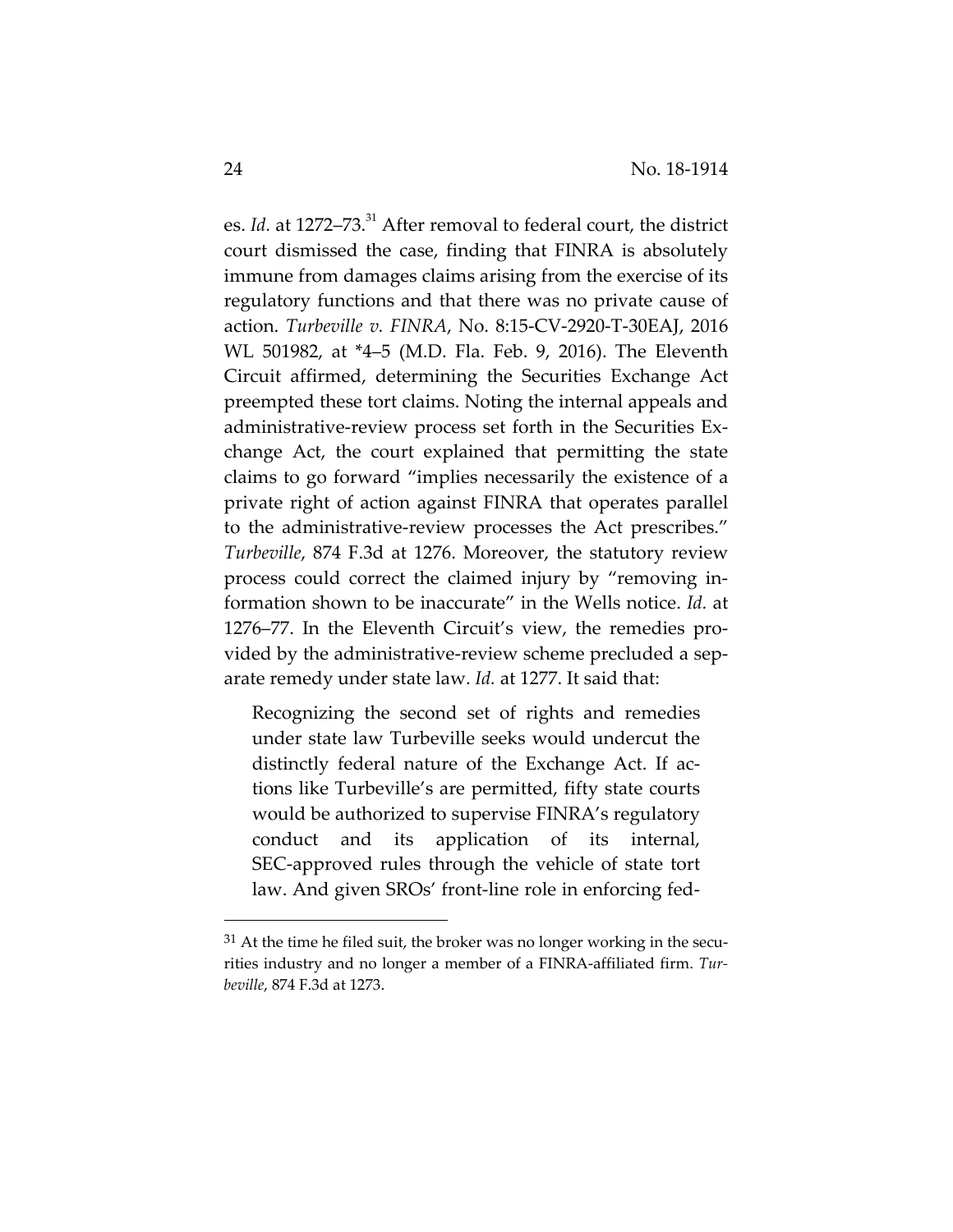eral securities laws, such review would in turn lead to state-court supervision of the Exchange Act's securities‐regulation regime writ large.

*Id.* The Commodity Exchange Act is a different statute, but given the similarity of the statutes, the logic of these Securi‐ ties Exchange Act decisions applies here. Allowing suits against the NFA arising out of the NFA's disciplinary ac‐ tions would present a serious obstacle to the NFA's ability to carry out its regulatory duties, especially where there are administrative remedies available.

Apparently recognizing the force of these cases, Effex limits its argument. It submits only that preemption should not apply to its claims because it is not a member of the NFA and because its claims arise out of NFA's "intentional *ultra vires* actions to damage Effex which it cloaked in FXCM Pro‐ ceeding [sic]." $32$  We do not believe that this distinction is a principled ground that justifies a different result. At bottom, Effex's challenge remains a challenge to the settlement of a disciplinary proceeding before the NFA that was within the NFA's jurisdiction. Effex claims, in essence, that the NFA improperly conducted its disciplinary proceedings. It does not matter whether Effex is a member or nonmember of the NFA or a party or nonparty to the proceedings. Permitting a collateral attack on those proceedings based on Effex's tort claims would impair the NFA's ability to enforce its rules and carry out its regulatory role.

Preemption does not necessarily mean that Effex has no remedy; it means that it must look to the federally mandated

<sup>32</sup> Appellant's Reply Br. 28.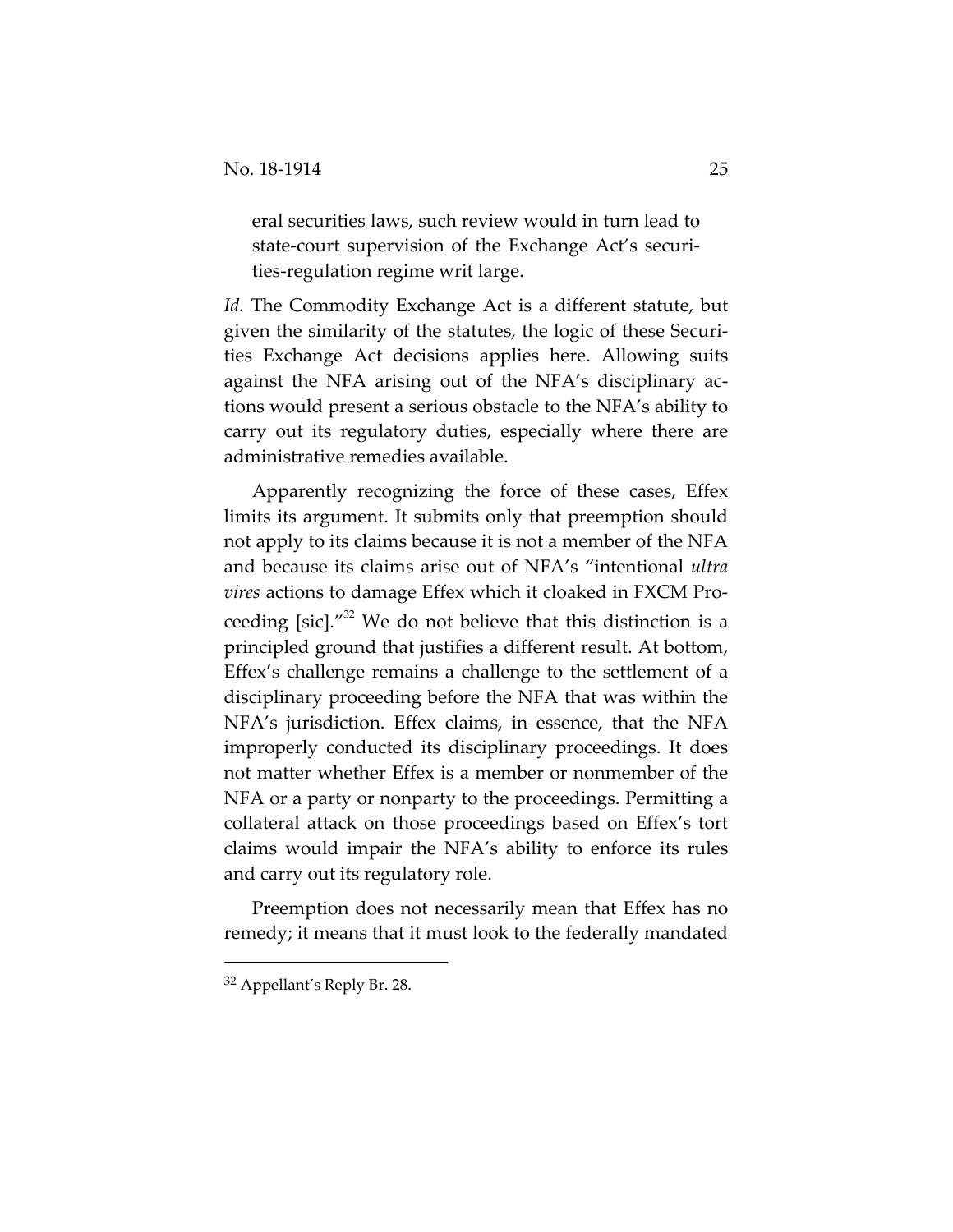review scheme established by Congress. The fact that these remedies may be different from those afforded by state law, or inadequate by comparison, is not of consequence. Con‐ gress has the right to determine the remedies available and the individuals who are eligible for those remedies. $33$ 

At our invitation, $34$  the CFTC filed an amicus brief outlining its view on whether a nonparty can seek review of an NFA disciplinary procedure or otherwise seek redress before the Commission. The Commission submits that although nonparties do not have a right to CFTC review of an NFA action that implicates them, the Commission does have the discretion to permit nonparties to obtain CFTC review in ex‐ traordinary circumstances pursuant to 17 C.F.R. § 171.14. The district court was of the view that nonparties also have

<sup>&</sup>lt;sup>33</sup> Federal law does not need to provide a full portfolio of remedies when it preempts state law. *See In re Series 7 Broker Qualification Exam Scoring Litig*., 548 F.3d at 114 (noting that, although "[p]laintiffs may be troubled by the fact that Congress's approach does not include damage-remedies," "[b]y specifically adopting an appeals process which does not provide monetary relief, Congress has displaced claims for re‐ lief based on state common law" because such a suit "is merely an 'attempt ... to bypass the Exchange Act' and the process Congress envisioned therein" (quoting *MM & S Fin., Inc. v. NASD*, 364 F.3d 908, 912 (8th Cir. 2004)).

 $34$  We invited the Commission to submit an amicus brief addressing whether a nonparty affected by an NFA disciplinary action could seek the CFTC's review of that action. We thank the Commission for accepting our invitation. The parties were given an opportunity to respond to the Commission's submission and have submitted briefs stating their position.